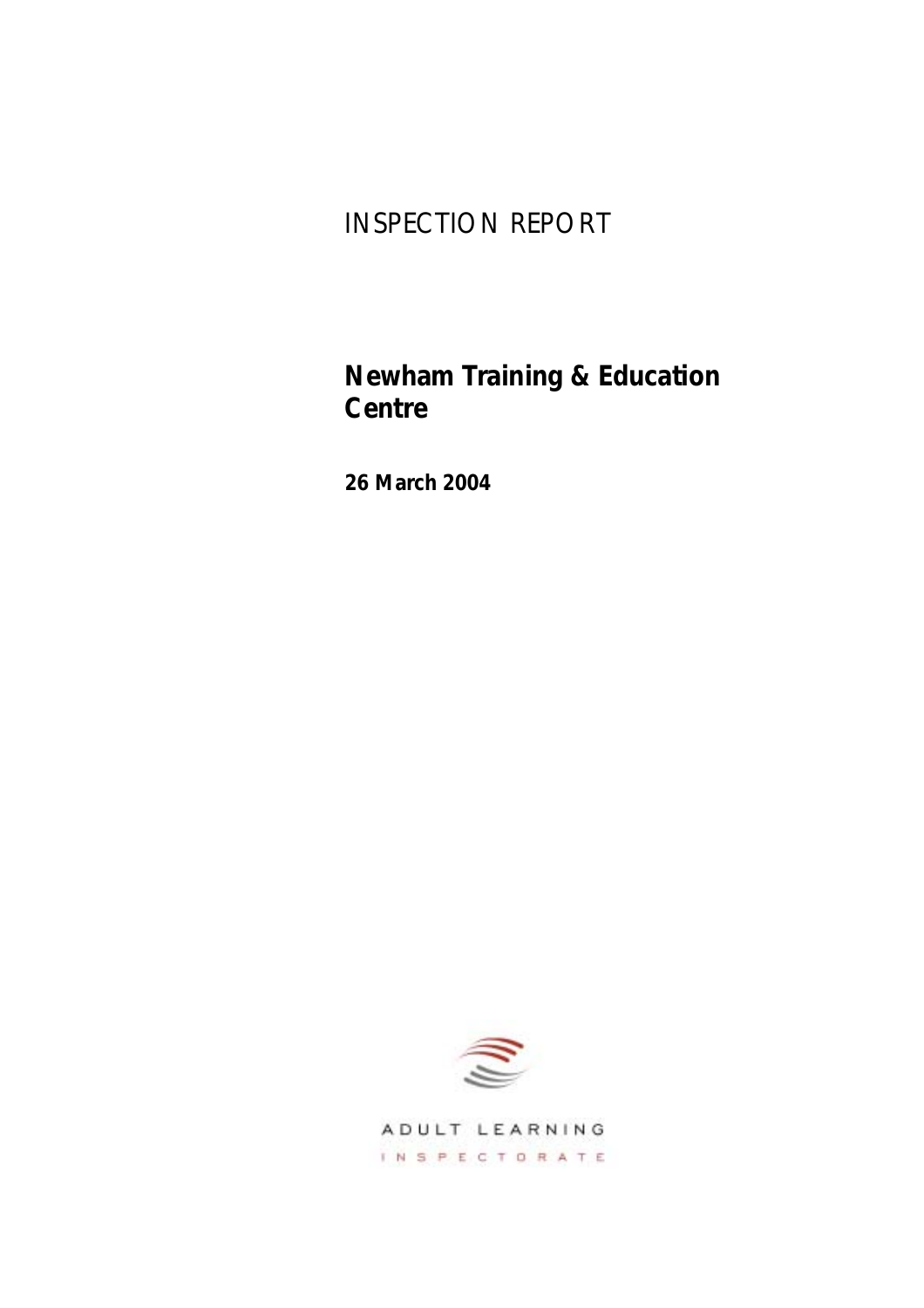## **Grading**

Inspectors use a seven-point scale to summarise their judgements about the quality of learning sessions. The descriptors for the seven grades are:

- *grade 1 excellent*
- *grade 2 very good*
- *grade 3 good*
- *grade 4 satisfactory*
- *grade 5 unsatisfactory*
- *grade 6 poor*
- *grade 7 very poor.*

Inspectors use a five-point scale to summarise their judgements about the quality of provision in occupational/curriculum areas and Jobcentre Plus programmes. The same scale is used to describe the quality of leadership and management, which includes quality assurance and equality of opportunity. The descriptors for the five grades are:

- *grade 1 outstanding*
- *grade 2 good*
- *grade 3 satisfactory*
- *grade 4 unsatisfactory*
- *grade 5 very weak.*

The two grading scales relate to each other as follows:

| <b>SEVEN-POINT SCALE</b> | <b>FIVE-POINT SCALE</b> |
|--------------------------|-------------------------|
| grade 1                  | grade 1                 |
| grade 2                  |                         |
| grade 3                  | grade 2                 |
| grade 4                  | grade 3                 |
| grade 5                  | grade 4                 |
| grade 6                  | grade 5                 |
| grade 7                  |                         |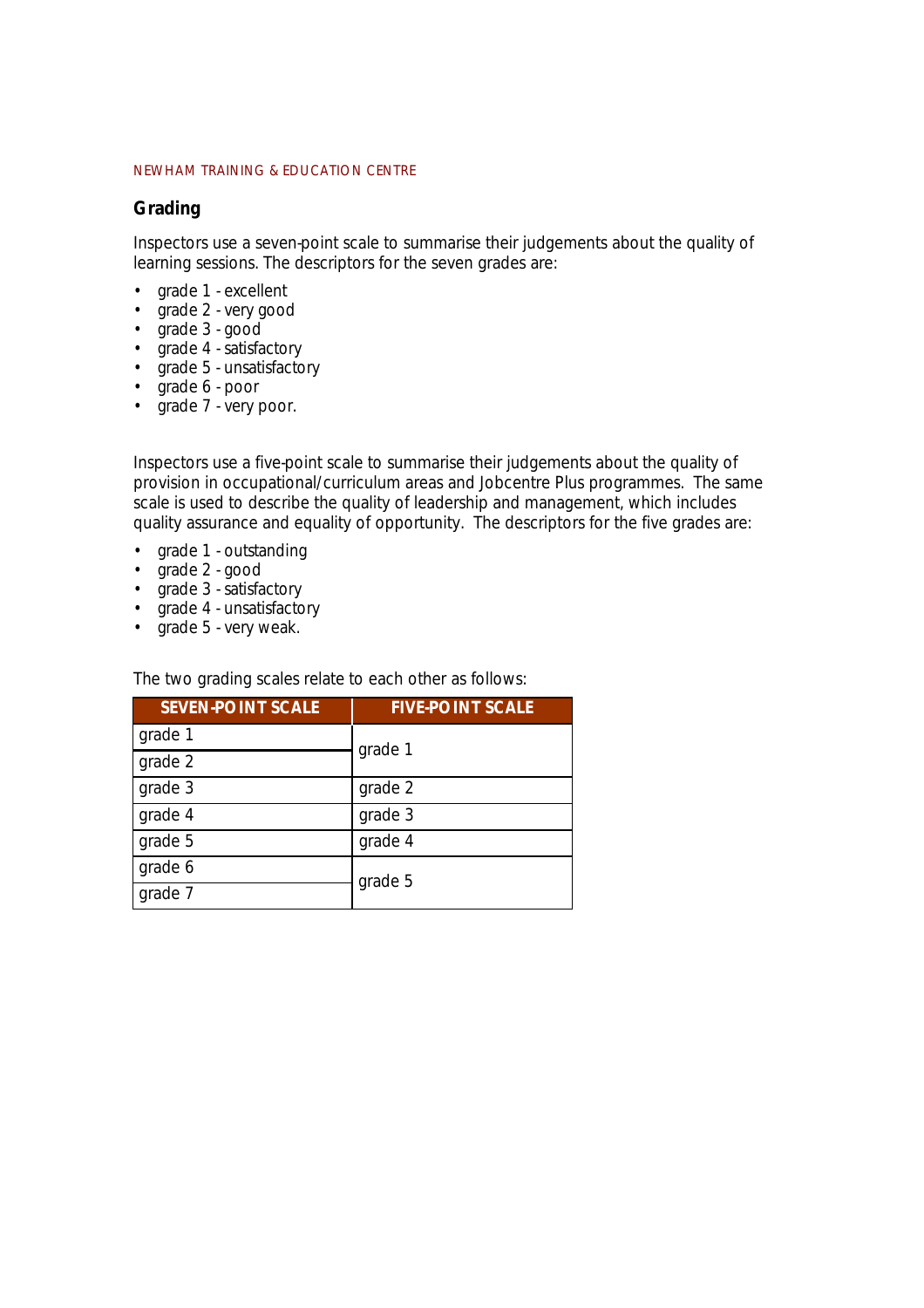## **Adult Learning Inspectorate**

The Adult Learning Inspectorate (ALI) was established under the provisions of the *Learning and Skills Act 2000* to bring the inspection of all aspects of adult learning and work-based learning within the remit of a single inspectorate. The ALI is responsible for inspecting a wide range of government-funded learning, including:

- work-based learning for all people over 16
- provision in further education colleges for people aged 19 and over
- learndirect provision
- Adult and Community Learning
- training funded by Jobcentre Plus
- education and training in prisons, at the invitation of Her Majesty's Chief Inspector of **Prisons**

Inspections are carried out in accordance with the *Common Inspection Framework* by teams of full-time inspectors and part-time associate inspectors who have knowledge of, and experience in, the work which they inspect. All providers are invited to nominate a senior member of their staff to participate in the inspection as a team member.

## **Overall judgement**

Where the overall judgement is that the provision is adequate, only those aspects of the provision which are less than satisfactory will be reinspected.

Provision will normally be deemed to be inadequate where:

- more than one third of published grades for occupational/curriculum areas, **or**
- leadership and management are judged to be less than satisfactory.

This provision will be subject to a full reinspection.

The final decision as to whether the provision is inadequate rests with the Chief Inspector of Adult Learning. A statement as to whether the provision is adequate or not is included in the summary section of the inspection report.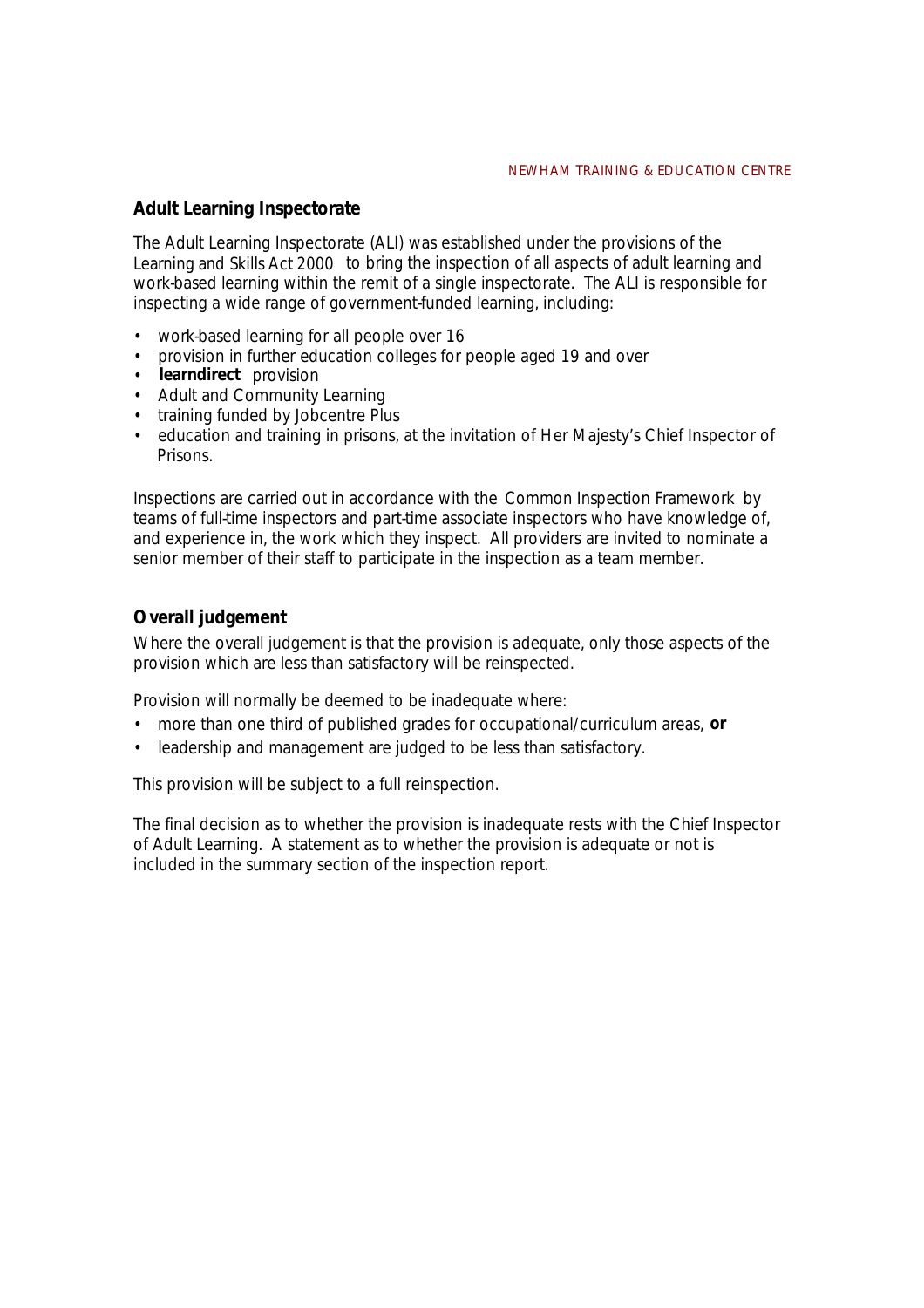# **INSPECTION REPORT**

# **Newham Training & Education Centre**

## **Contents**

## Summary

| Description of the provider                                             |   |
|-------------------------------------------------------------------------|---|
| Scope of provision                                                      |   |
| About the inspection                                                    | 3 |
| Overall judgement                                                       | 3 |
| Grades                                                                  | 3 |
| Key findings                                                            | 4 |
| What learners like about Newham Training & Education<br>Centre          | 8 |
| What learners think Newham Training & Education Centre<br>could improve | 8 |
| Key challenges for Newham Training & Education Centre                   | 9 |
|                                                                         |   |

## **Detailed inspection findings**

| Leadership and management               |    |
|-----------------------------------------|----|
| Equality of opportunity                 | 14 |
| Quality assurance                       | 16 |
| Information & communications technology | 17 |
| Health, social care & public services   | 20 |
| Foundation programmes                   | 23 |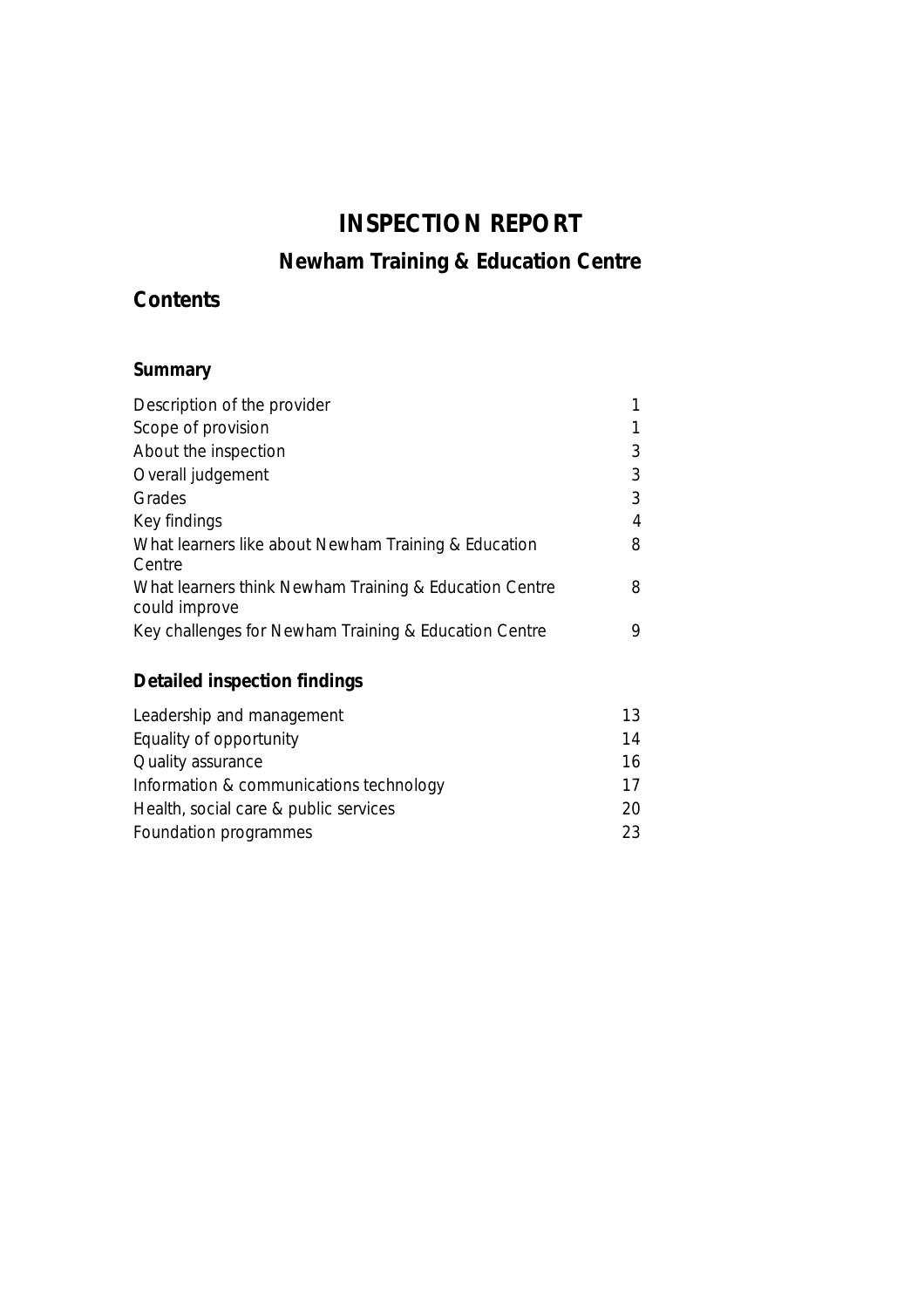## **INSPECTION REPORT**

## **DESCRIPTION OF THE PROVIDER**

1. Newham Training and Education Centre (NEWTEC) is a voluntary sector communitybased adult and community learning provider, based in Stratford in the London Borough of Newham. NEWTEC is a registered charity which was established in 1984. It provides information and communications technology (ICT), health and social care, and foundation training. Most training takes place at one of the two sites in Stratford. One site is used mainly for ICT and foundation learners. The other, a new specially designed facility called the East London Childcare Institute (ELCI), which opened in January 2004, accommodates learners studying childcare and early years care and education. Some health and social care outreach provision is also offered in the community.

2. A board of six governors supports strategic decision-making and provides advice. The operational management team consists of a chief executive, supported by three assistants who have responsibility for the key functions of education, operations and finance, and information services. Three service managers direct teaching and support staff on a day-to-day basis. Overall there are 56 staff, most of whom are employed full time.

3. Funding is provided by London East Learning and Skills Council. NEWTEC also attracts funding from a wide range of other organisations including the European Regional Development Fund, the European Social Fund, the London Development Agency, the London Borough of Newham, and the Single Regeneration Budget.

4. Newham is ranked among the most deprived areas of England. According to the 2001 census, over 40 per cent of its 254,000 population are aged under 25. Over 60 per cent are from minority ethnic groups, compared with 9 per cent for England and Wales as a whole. There are significant numbers of refugees and asylum seekers, and over 100 languages are spoken in the borough.

## **SCOPE OF PROVISION**

## **Information & communications technology**

5. So far in 2003-04, 191 learners have enrolled on ICT programmes, compared with 379 for the whole of 2002-03. At the time of inspection, eight courses were running at the centre and there were 75 learners. All the programmes offered lead to nationally recognised qualifications from level 1 to level 4. They include a basic computer literacy course, an examination-based qualification in information technology (IT), a computer maintenance and installation certificate, and a network support qualification. Courses are offered at the main NEWTEC training centre, and are held during the day, in the evening, and at weekends. Most entry level courses run for three hours a week over 10 weeks, and technical courses run for six hours a week for longer periods. In 2002-03, half the learners were women and most were between 19 and 60 years of age. Over 90 per cent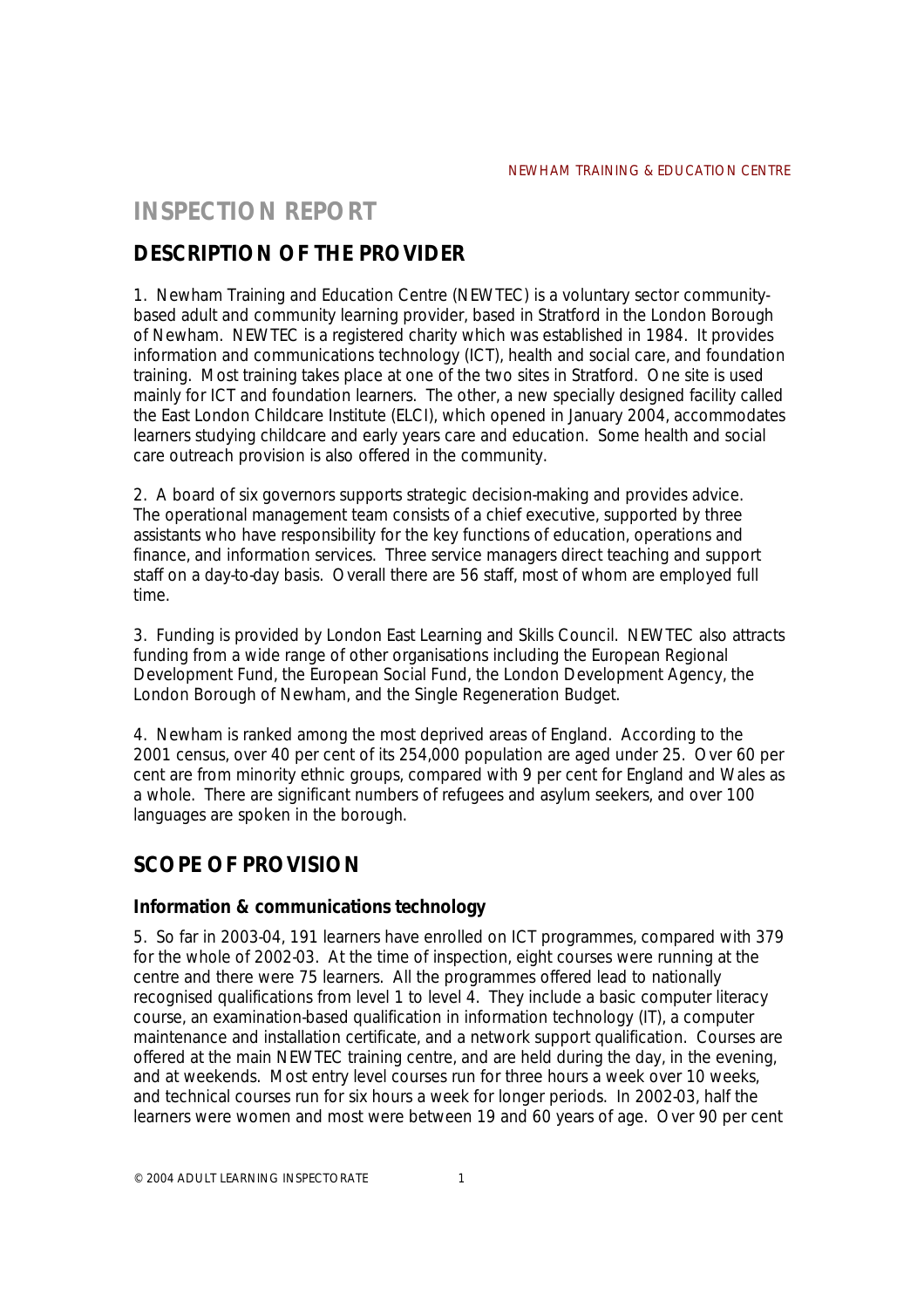are from minority ethnic backgrounds. There is an ICT area leader, three full-time tutors and one part-time tutor.

## **Health, social care & public services**

6. The number of enrolments for 2003-04 to date is 182. At the time of inspection there were 123 learners on seven courses in early years care and education and child minding. In 2002-03, 146 learners were enrolled on four courses. Additional programmes have been added this year including national vocational qualifications (NVQs) at levels 2 and 3 in early years care and education and the certificate in childcare and education. Nearly 60 per cent of the learners are on NVQ programmes in early years care and education, at levels 2 and 3. The other courses offered include the foundation award in caring for children; introducing childminding practice; developing childminding practice; and extending childminding practice. The level 2 NVQ programme takes 12 months, but some learners are fast-tracked to complete in six months. Learners on the level 3 NVQ usually complete in 15 to 18 months. Learners taking NVQs at level 2 spend one and a half days a week at the NEWTEC training centre, and the rest of the time in a work placement. Learners taking NVQs at level 3 spend one day a week at NEWTEC. A few learners are on the employer training pilot programme. Work placements include day nurseries, nursery schools, primary schools and crèches. Programmes are provided around school hours, and some courses are offered in the evenings. Both of the NEWTEC sites are used for teaching sessions and one childminding course is offered in the community. Two of the learners are men. Just under 90 per cent of learners come from minority ethnic groups. Most learners are aged between 25 and 49. There are 11 staff, most of them full time.

## **Foundation programmes**

7. NEWTEC provides training to help learners improve their literacy and numeracy skills, and improve their employment prospects. During 2002-03 there were 126 enrolments, and at the time of inspection there were 42 learners. Courses are provided at the two NEWTEC sites. There are two main programmes. Literacy and numeracy courses last for 10 weeks and lead to key skills qualifications in application of number at levels 1 and 2, or communication at levels 1 and 2, or to national literacy and numeracy accreditation at entry levels 1, 2 or 3. There is dedicated additional support for learners on the 26-week classroom assistant course. These courses are provided by the basic and key skills team, which includes a team leader, and one-part-time and three full-time members of staff. A 20-week programme in employment skills is co-ordinated by NEWTEC's business development unit, with most learners being placed with an employer for part of their programme. Preparation for work courses are also offered which last from four to six weeks. These are designed to meet learners' needs in relation to specific partnership employers. Some Jobcentre Plus programmes are also offered, but these were not in the scope of this inspection. Most learners are women, and more than 90 per cent are from minority ethnic groups.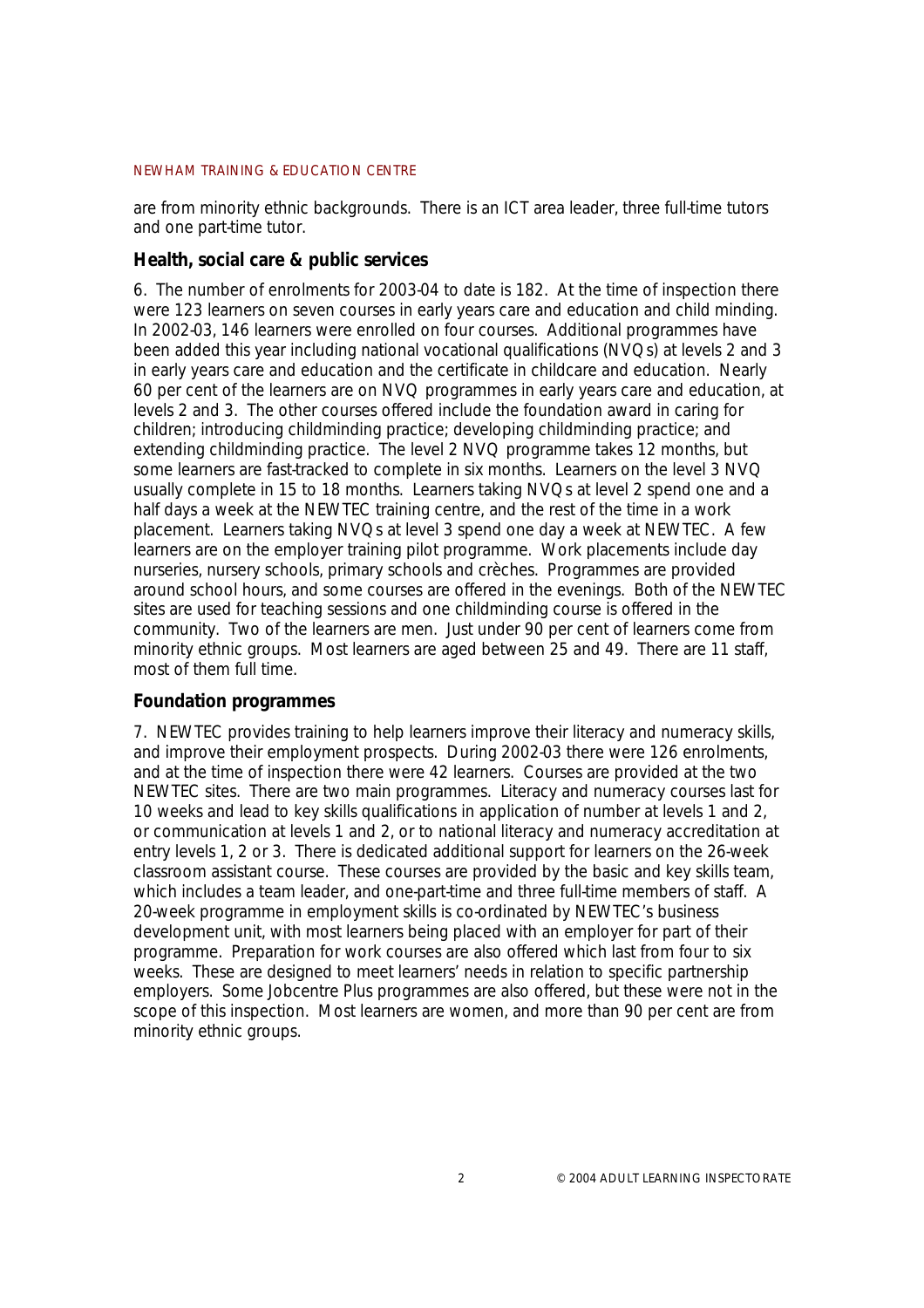## **ABOUT THE INSPECTION**

| Number of inspectors                               |    |
|----------------------------------------------------|----|
| Number of inspection days                          | 30 |
| Number of learner interviews                       |    |
| Number of staff interviews                         |    |
| Number of employer interviews                      |    |
| Number of locations/sites/learning centres visited |    |
| Number of visits                                   |    |

## **OVERALL JUDGEMENT**

8. The quality of the provision is adequate to meet the reasonable needs of those receiving it. More specifically, NEWTEC's leadership and management and equality of opportunity are good. Its quality assurance is satisfactory. Adult and community learning in ICT and foundation programmes are good, and in health, social care and public services they are satisfactory.

## **GRADES**

*grade 1= outstanding, grade 2 = good, grade 3 = satisfactory, grade 4 = unsatisfactory, grade 5 = very weak*

| Leadership and management |  |
|---------------------------|--|
| Contributory grades:      |  |
| Equality of opportunity   |  |
| Quality assurance         |  |

| Information & communications technology |  |
|-----------------------------------------|--|
| Contributory grades:                    |  |
| Adult and community learning            |  |

| Health, social care & public services |  |
|---------------------------------------|--|
| Contributory grades:                  |  |
| Adult and community learning          |  |

| <b>Foundation programmes</b> |  |
|------------------------------|--|
| Contributory grades:         |  |
| Adult and community learning |  |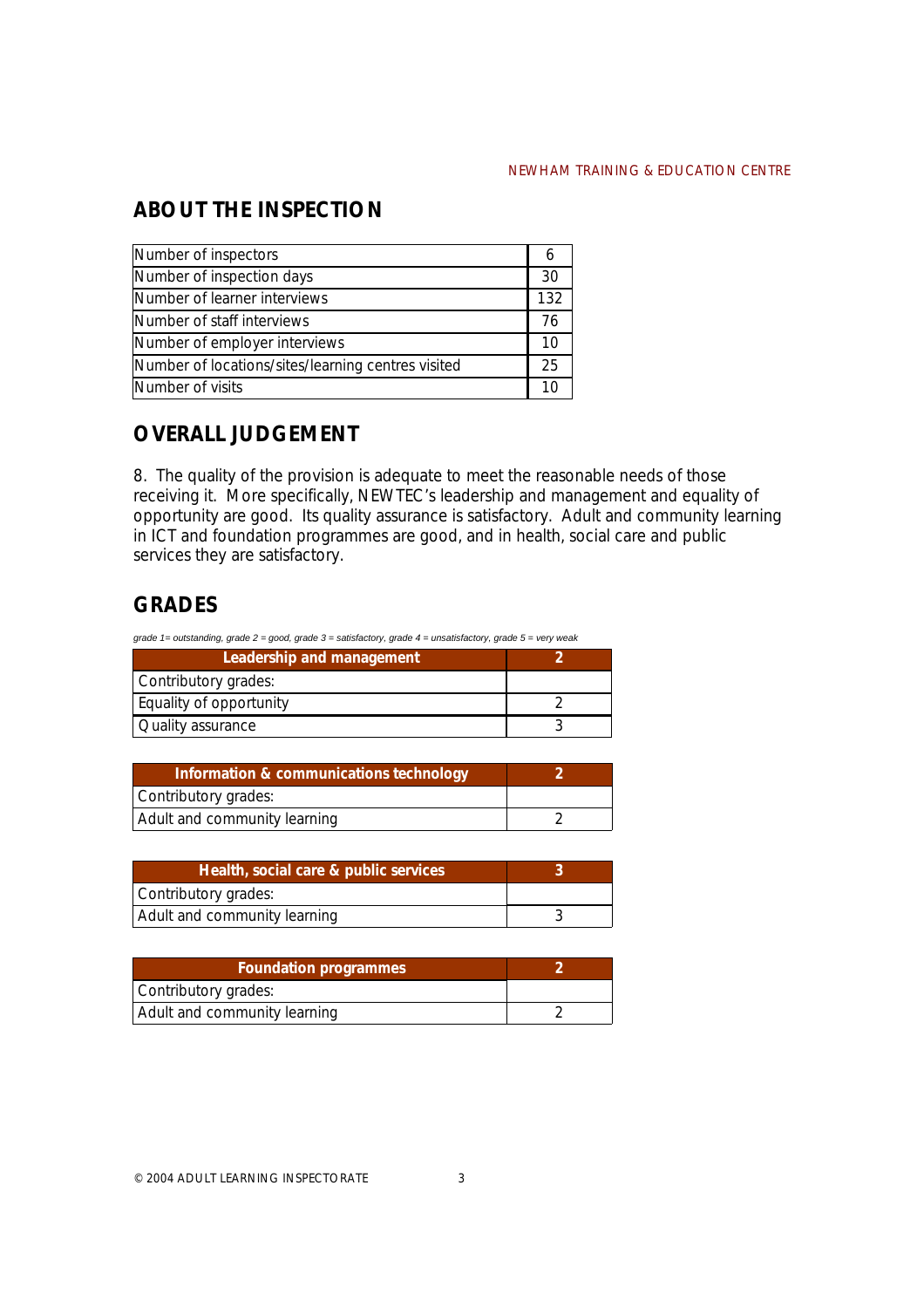# **KEY FINDINGS**

## **Achievement and standards**

9. **For ICT learners, retention and achievement rates are high.** In 2002-03, more than 77 per cent of learners completed their learning programmes, and on some courses the retention rate was 86 per cent. During 2002-03, 78 per cent of learners who started the examination-based qualification in IT, 81 per cent of those on the basic computer literacy course and over 90 per cent of those on the maintenance, installation and networking courses achieved their qualification. **Learners make good progress towards their individual goals.**

10. In health and social care retention and achievement rates are satisfactory. In 2002- 03 the overall retention rate for the four early years care and education and childminding programmes was 89 per cent. During 2003-04 retention rates have fallen; for example, the retention rate for learners on the foundation award programme in caring for children is 50 per cent. In 2002-03, 67 per cent of the learners retained, achieved their qualification. Most learners develop appropriate knowledge and skills for working in early years care and education and childminding.

11. **For learners on foundation programmes, retention and achievement rates are good.** In 2002-03, 90 per cent of foundation learners were retained. In 2003-04, retention rates remain high at over 90 per cent. Learners develop good skills and improve their reading, writing, listening, speaking and numeracy skills.

## **Quality of education and training**

|                                            |  |    | Grade 1 Grade 2 Grade 3 Grade 4 Grade 5 Grade 6 Grade 7 |  | <b>Total</b> |
|--------------------------------------------|--|----|---------------------------------------------------------|--|--------------|
| Information &<br>communications technology |  |    |                                                         |  |              |
| Health, social care & public<br>services   |  |    |                                                         |  |              |
| Foundation programmes                      |  |    |                                                         |  |              |
| Total                                      |  | 13 |                                                         |  | - 1          |

Grades awarded to learning sessions

12. **There is good teaching and learning on all programmes.** Schemes of work and lesson plans are particularly comprehensive and show in detail how sessions will meet the needs of learners. Tutors have a good understanding of learners' needs. Lesson aims are communicated well and tutors check to ensure that all learners have achieved their planned goal in the sessions. Staff use a wide variety of teaching methods and styles and support individual learners well. Tutors deal effectively with individual learners' needs.

13. **In ICT there are many good resources.** Tutors produce good-quality handouts, and on some courses very good online learning materials are available which learners can also access from home. There are sufficient good-quality computers for learners to use.

## 14. **Health and social care learners benefit from good identification of their literacy,**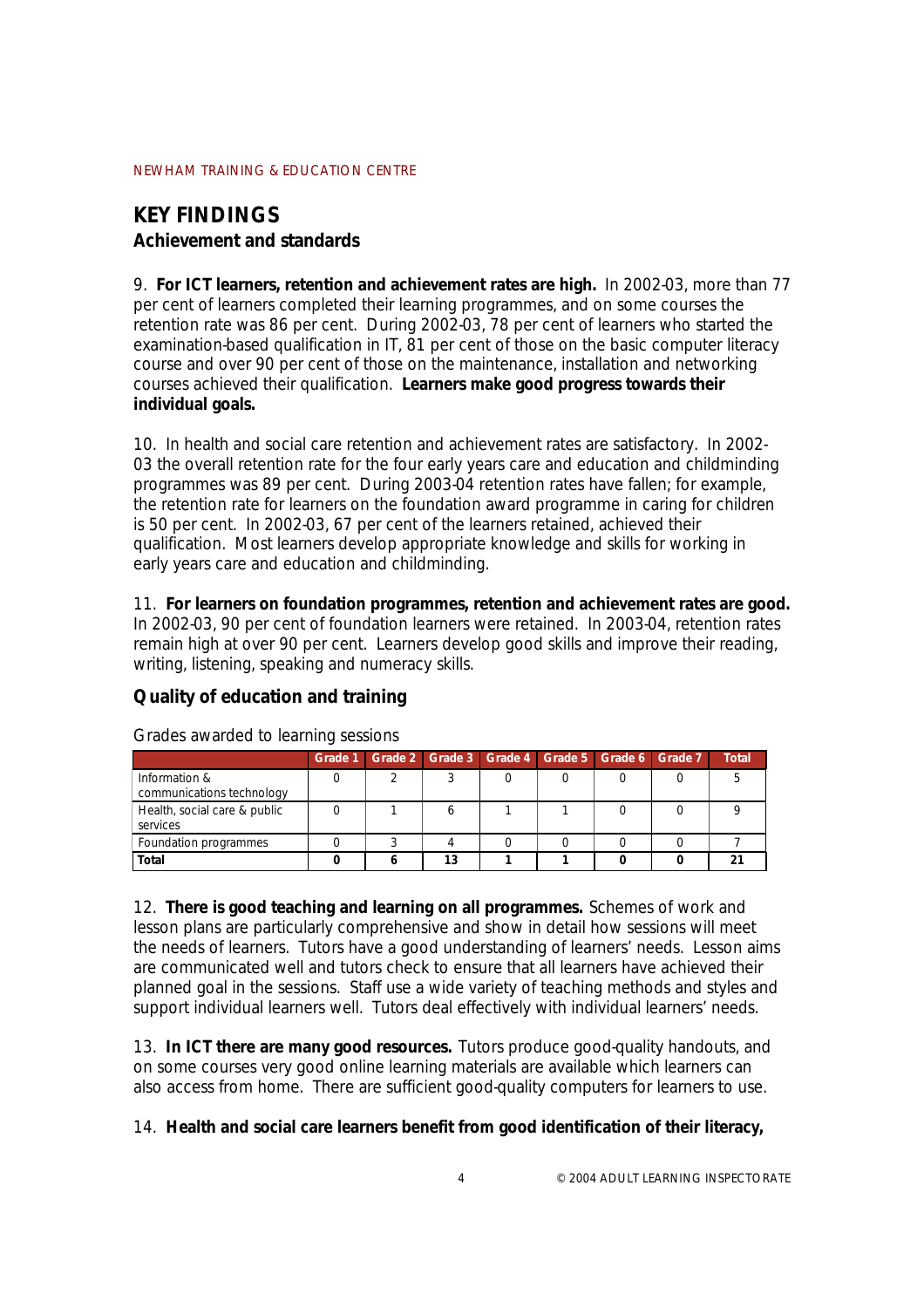**numeracy and language support needs.** This is used to plan learning sessions and differentiate teaching to respond to the needs of all the learners in the group. Individual learners' preferred learning styles are well matched to the materials used in lessons.

15. Learners on health and social care programmes receive good support. Staff give learners their mobile telephone numbers and encourage them to contact them by email. Learners are given additional help to complete application forms and curriculum vitae.

16. **NEWTEC's foundation programmes are well designed to meet the needs of learners.** There is effective planning to ensure that employers' requirements are incorporated into the courses. Work experience is used well to provide good opportunities for learners to develop, apply and learn new skills.

## 17. **NEWTEC provides insufficient information and advice for some ICT learners.**

Learners do not always have enough information about the details of their course or are unsure of the next step or progression route.

18. **Work placements for health and social care learners are not properly co-ordinated and there is too little communication with employers.** Some learners do not have the opportunity to take part in work placements early enough in their programme. Employers receive too little information about how the experience gained at work relates to assessment and are not sufficiently involved in learners' progress reviews.

19. **In health and social care, some of NEWTEC's procedures and processes are not monitored sufficiently.** Standard documents are used but they are not always completed in the same way. Assignments are not moderated and standardised on all programmes.

20. In health and social care, stationery items and handouts are available, but there is not enough specialist equipment for use in teaching sessions, and there are insufficient materials for demonstration.

21. All learners have a comprehensive initial assessment of their literacy and numeracy skills. There is **good support for learners' literacy, numeracy and language needs** and it is clearly related to their individual needs, particularly in health and social care. For learners on foundation programmes, diagnostic testing does not always follow the department's guidance document, and individual learning plans are not always developed at the beginning of the course.

## **Leadership and management**

22. **NEWTEC has a clear strategic direction.** It is well understood by the staff, and they are all kept up to date about developments. Staff have a good knowledge of the business and operational plans and are given clear information by the chief executive and senior managers to help their understanding.

## 23. **The organisation provides good staff development,** both through internal and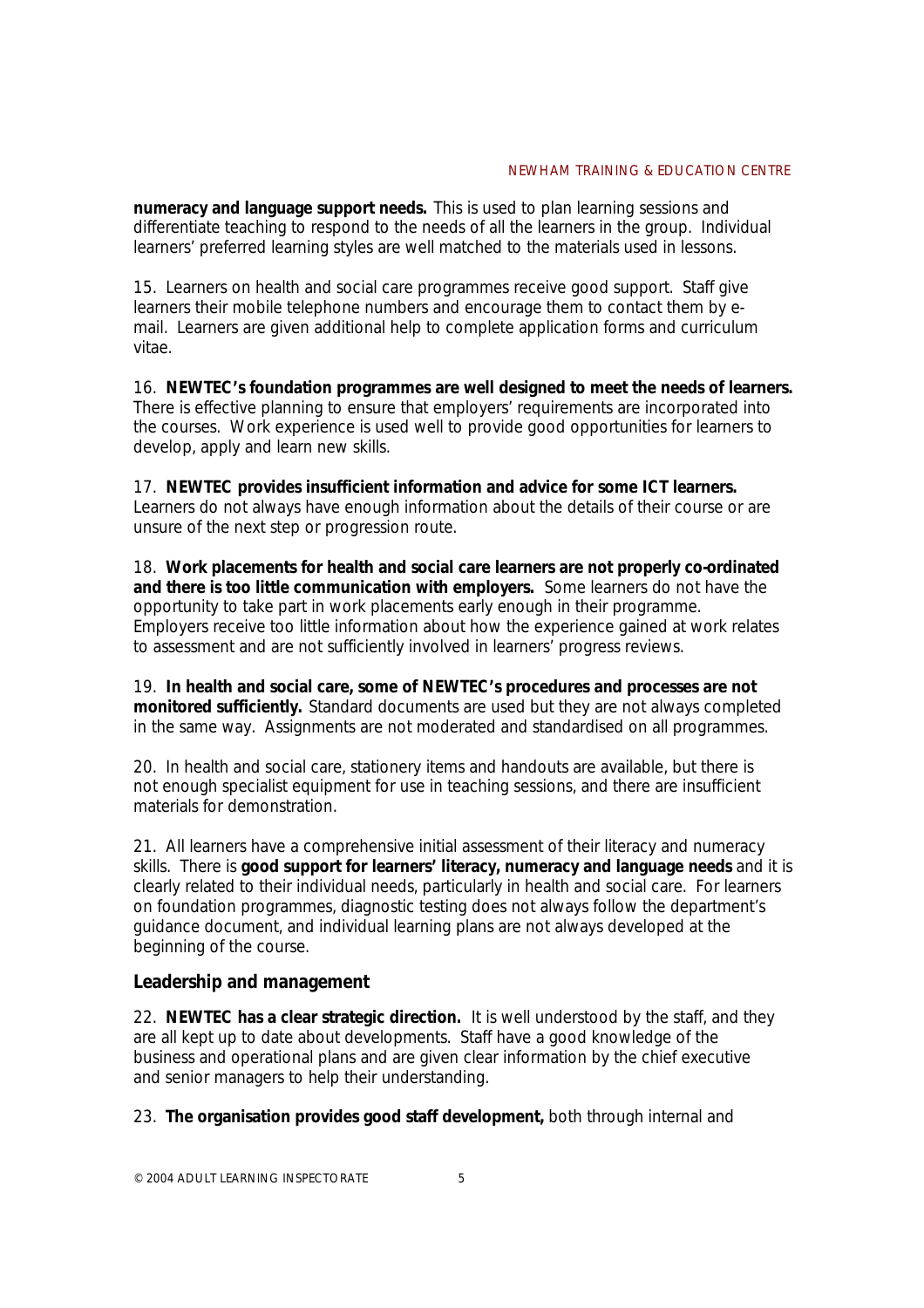external means. Following regular appraisal, development needs are recorded and training is scheduled in line with the organisational plans. There is thorough evaluation of training, and knowledge is shared across NEWTEC.

24. Internal communications are effective. Regular meetings take place across the organisation. Policies and procedures are made available both on paper and on NEWTEC's intranet. Staff are encouraged to attend the monthly briefings by the chief executive, where they can talk informally about developments.

25. **NEWTEC has a strong management commitment to equality of opportunity.** Policies and documents are frequently updated, and include good examples of how issues might apply or be recognised by learners. An equality and diversity group meets regularly. Its membership is drawn from a wide range of NEWTEC's staff.

26. **NEWTEC uses many effective practices to promote social inclusion.** Staff receive very regular updates from senior managers, and feedback from outreach workers. Frequent staff development ensures that staff are aware of changes in legislation and in the local community. Staff are encouraged to share their experiences of working with vulnerable learners.

## 27. **NEWTEC make effective use of self-assessment to promote continuous**

**improvement.** Self-assessment and detailed development planning lead to effective action being taken to remedy weaknesses, such as in teaching and learning.

## 28. **Not enough information is collected, analysed or used in decision-making.**

Managers do not have access to timely reports to help them to plan improvements. Retention and achievement data are not routinely used for management or quality assurance purposes. Data are not used to compare the performances of the particularly diverse groups of learners and target actions to ensure improvements.

*The following strengths and weaknesses were identified during this inspection:*

## **Leadership and management**

## **Strengths**

- clear strategic direction
- good staff development
- effective internal communications
- ! strong management commitment to equality of opportunity
- effective practices to promote social inclusion
- ! effective use of self-assessment to bring about continuous improvement

## **Weaknesses**

• insufficient collection, analysis and use of data to use as a basis for management decision-making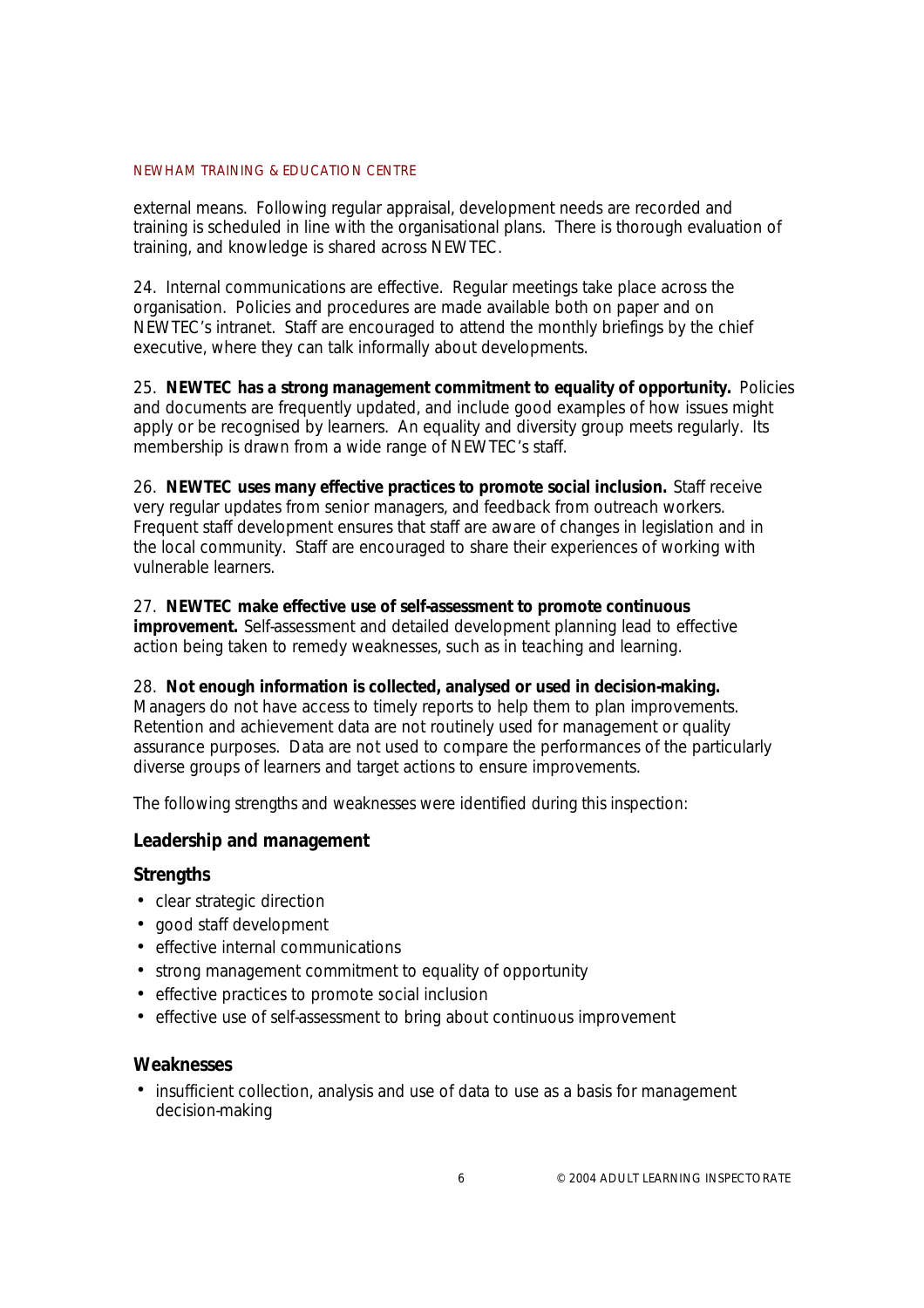## **Information & communications technology**

## **Strengths**

- high retention and achievement rates
- good teaching and support in lessons
- good learning resources

## **Weaknesses**

! insufficient information and advice for learners on introductory courses

## **Health, social care & public services**

## **Strengths**

- good teaching and learning
- ! good identification of learners' literacy, numeracy and language support needs
- ! good staff support for individual learners

## **Weaknesses**

- insufficient learning materials
- ! inadequate co-ordination of, and communication with, work-placement providers
- ! insufficient monitoring of procedures and processes

## **Foundation programmes**

## **Strengths**

- good retention and achievement rates
- good teaching and learning
- ! well-designed programmes to meet the needs of learners

## **Weaknesses**

• late introduction of individual learning plans for some learners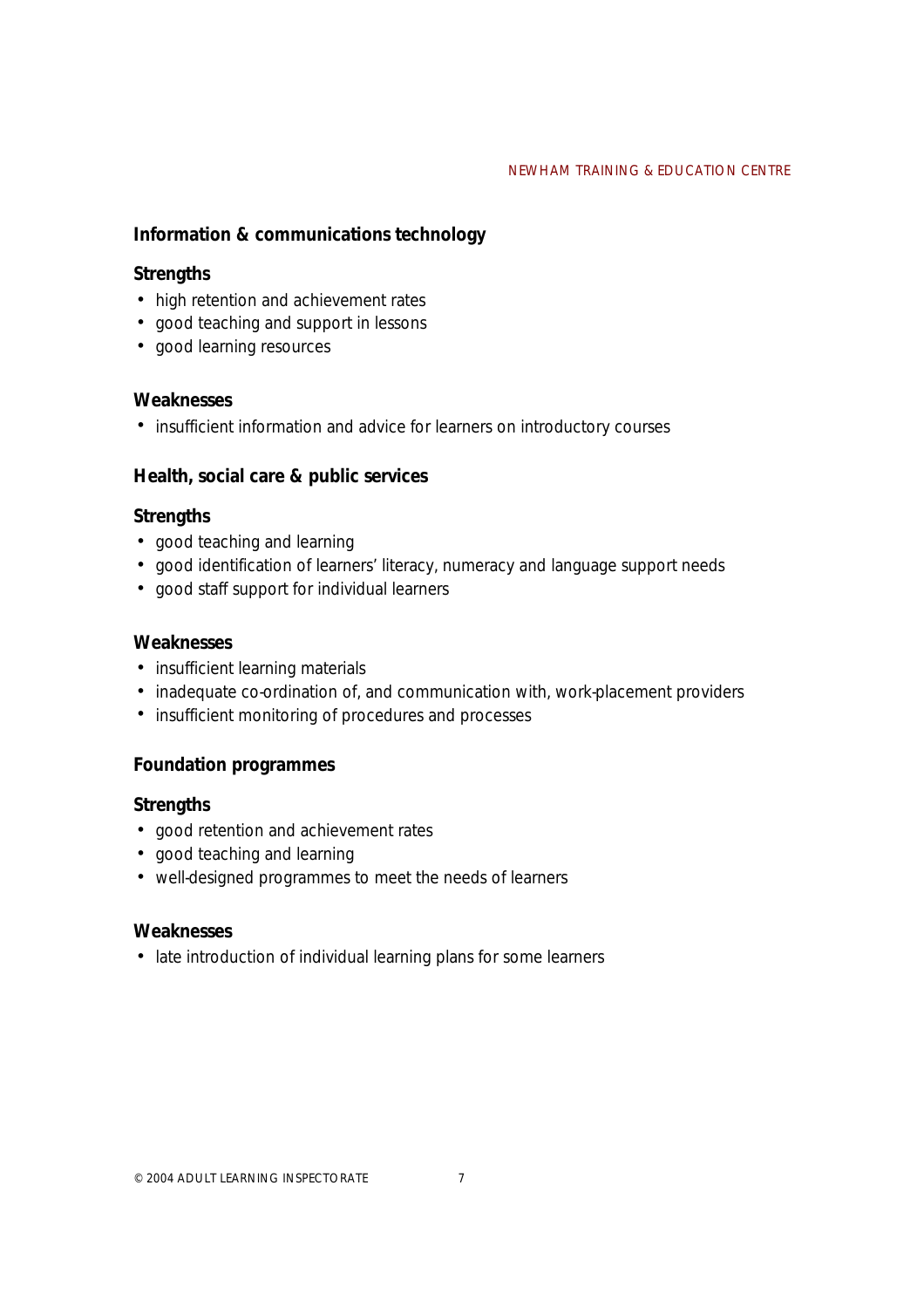## **WHAT LEARNERS LIKE ABOUT NEWHAM TRAINING & EDUCATION CENTRE:**

- the relaxed learning process for adults and the relaxed atmosphere in the training centre
- the good security of the sites
- the polite staff
- meeting friendly people
- the teaching methods used
- the good handouts that help learning
- access to computers out of hours
- the friendly and approachable tutors and assessors
- the support from staff
- the opportunity to access a childcare course

## **WHAT LEARNERS THINK NEWHAM TRAINING & EDUCATION CENTRE COULD IMPROVE:**

- the availability of hot drinks 'a drinks machine in the canteen'
- the frequency of classes
- the quality of the computers in the networking laboratory
- the variety of teaching methods
- the length of work placements 'make them longer'
- the amount of financial support available to learners
- the resources in some lessons
- the timing of work placements they could start sooner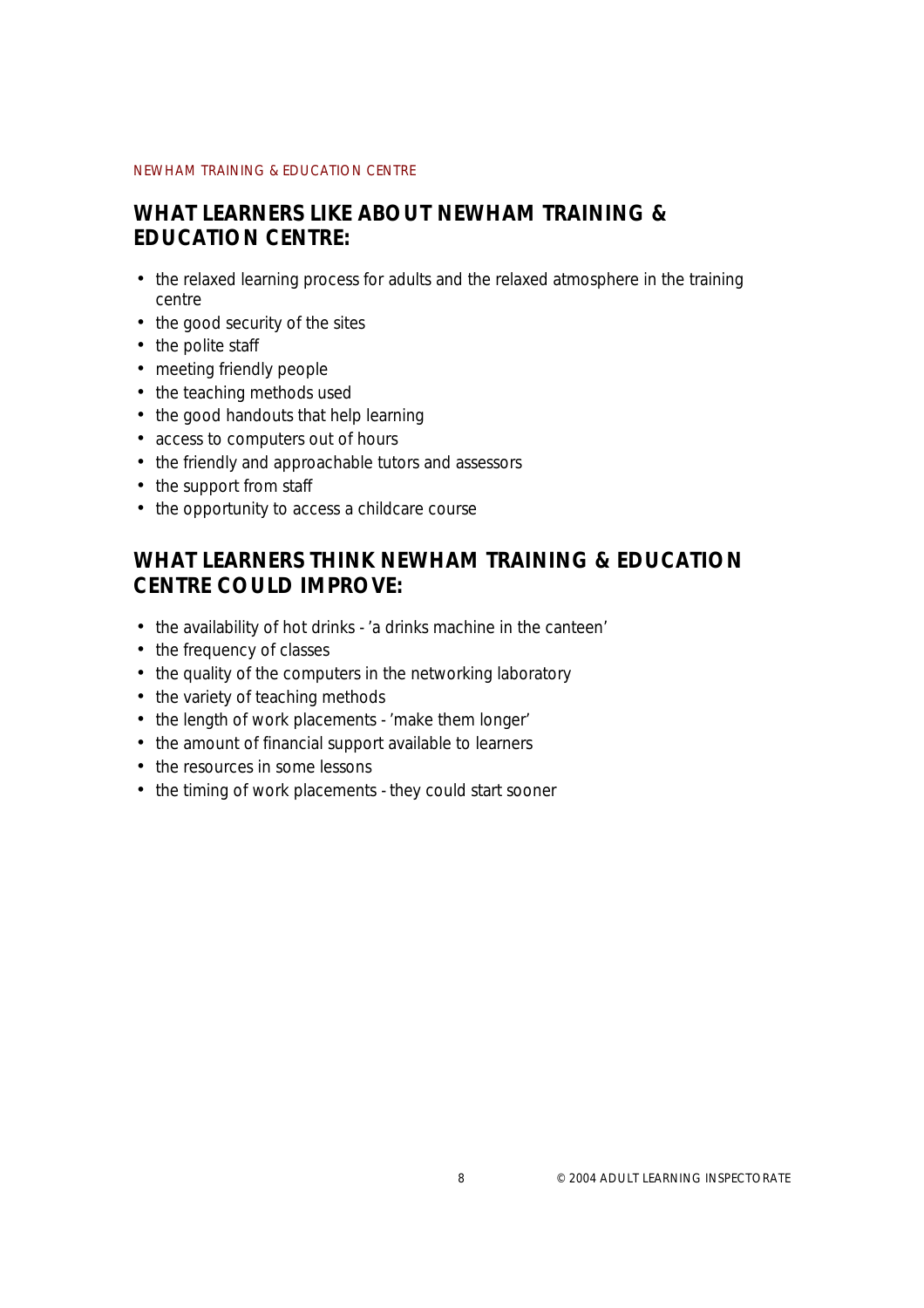## **KEY CHALLENGES FOR NEWHAM TRAINING & EDUCATION CENTRE:**

- improve the collection, access and availability of data, and make better use of them to improve management decision-making
- ! improve the monitoring and standardisation of processes and procedures
- ensure better co-ordination of work placements and communicate more effectively with employers
- ! provide better course information and guidance, particularly for new learners
- ! ensure that individual learning plans are developed for all learners
- ! continue to develop and implement literacy, numeracy and language support
- ! continue to improve the good standards of teaching and learning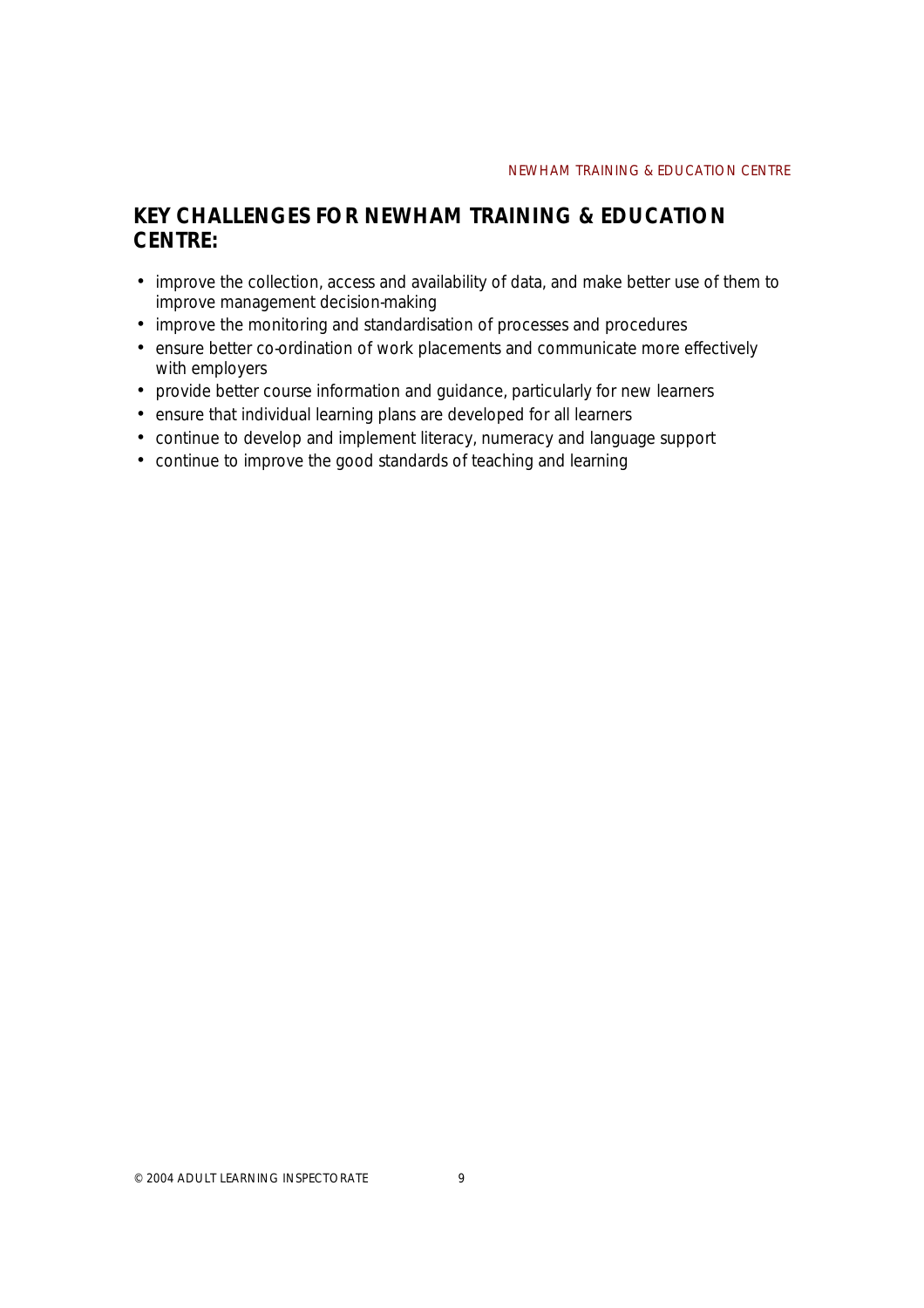## **Language of the Adult and Community Learning Sector**

Terminology varies across the range of education and training settings covered by the *Common Inspection Framework.* The table below indicates the terms appropriate to Adult and Community Learning

| Single term<br>used in the |                                                        | Relating the term to Adult and Community Learning                                                                                                                                                                                                                                                                                                                                                                                                                                                                  |  |
|----------------------------|--------------------------------------------------------|--------------------------------------------------------------------------------------------------------------------------------------------------------------------------------------------------------------------------------------------------------------------------------------------------------------------------------------------------------------------------------------------------------------------------------------------------------------------------------------------------------------------|--|
| framework<br>Provider      | Provider                                               | Any organisation providing opportunities for adults to<br>meet personal or collective goals through the<br>experience of learning. Providers include local<br>authorities, specialist designated institutions, voluntary<br>and community sector organisations, regeneration<br>partnerships and further education colleges                                                                                                                                                                                        |  |
| Learner                    | Learner                                                | Includes those learning by participating in community<br>projects, as well as those on courses. Learning,<br>however, will be planned, with intended outcomes.                                                                                                                                                                                                                                                                                                                                                     |  |
| Teacher /<br>trainer       | <b>Tutor</b>                                           | Person teaching adult learners or guiding or<br>facilitating their learning.                                                                                                                                                                                                                                                                                                                                                                                                                                       |  |
|                            | <b>Mentor</b>                                          | Person providing individual, additional support,<br>guidance and advice to learners to help them achieve<br>their learning goals.                                                                                                                                                                                                                                                                                                                                                                                  |  |
| Learning<br>goals          | <b>Main</b>                                            | Intended gains in skills, knowledge or understanding.<br>learning goals Gains may be reflected in the achievement of<br>nationally recognised qualifications. Or they may be<br>reflected in the ability of learners to apply learning in<br>contexts outside the learning situation, e.g. in the<br>family, community, or workplace. Learners' main<br>goal/s should be recorded on an individual or, in<br>some cases, group learning plan. Plans should be<br>revised as progress is made and new goals emerge. |  |
|                            | <b>Secondary</b>                                       | These may include planned-for gains in self-confidence,<br>learning goals and inter-personal skills. These should also be included in<br>learning plans where appropriate.                                                                                                                                                                                                                                                                                                                                         |  |
| <b>Personal and</b>        | <b>Personal and</b><br>learning skills learning skills | These include being able to study independently,<br>willingness to collaborate with others, and readiness<br>to take up another opportunity for education or<br>training.                                                                                                                                                                                                                                                                                                                                          |  |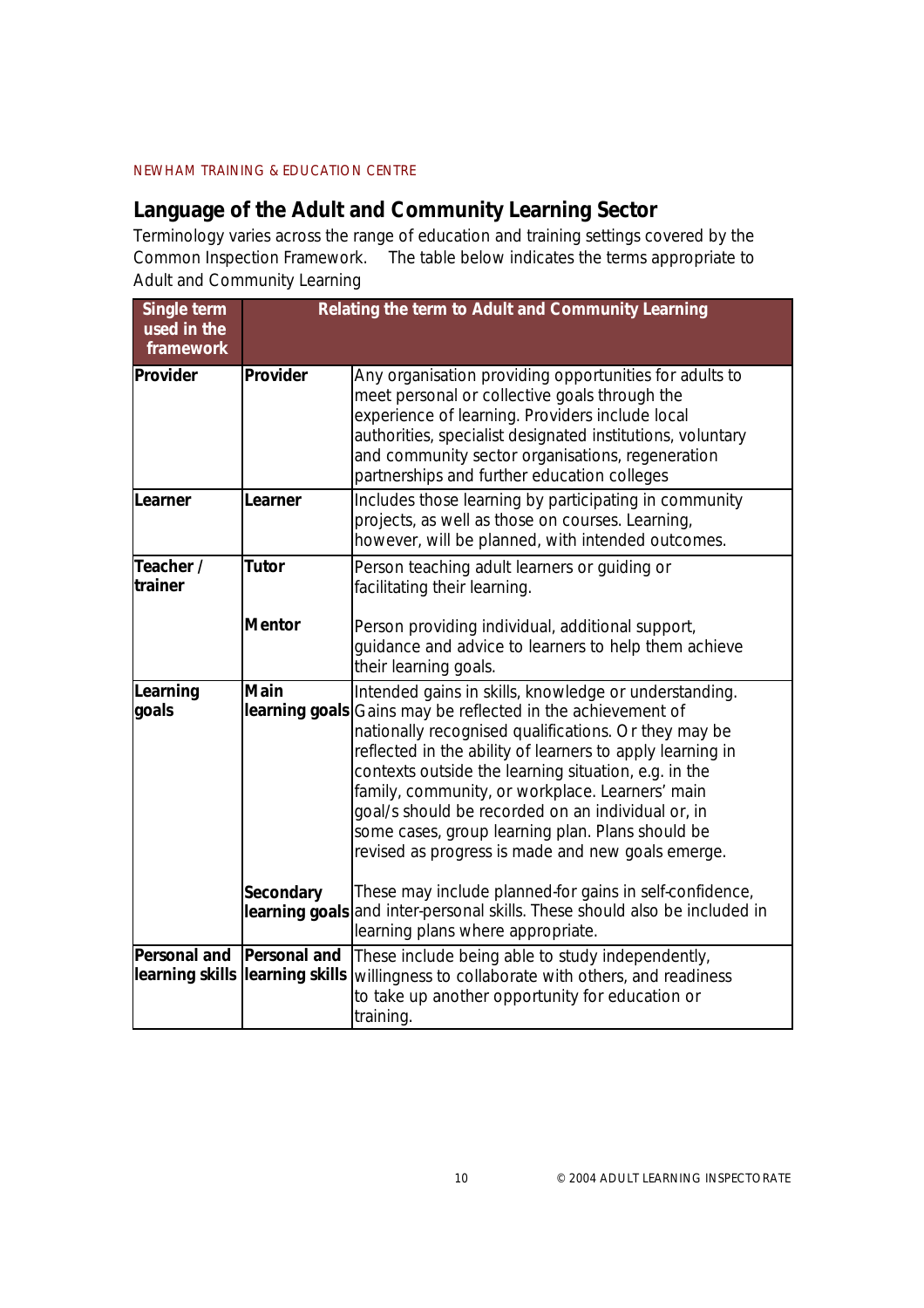# **Other terms used in Adult and Community Learning**

|                                                        | Relating the term to Adult and Community Learning                                                                                                                                                                                                                                                                                                                                                                                                                                                                                                                                                                                                                                                                                                                                |
|--------------------------------------------------------|----------------------------------------------------------------------------------------------------------------------------------------------------------------------------------------------------------------------------------------------------------------------------------------------------------------------------------------------------------------------------------------------------------------------------------------------------------------------------------------------------------------------------------------------------------------------------------------------------------------------------------------------------------------------------------------------------------------------------------------------------------------------------------|
| Unanticipated,<br>or unintended<br>learning<br>outcome | Adults often experience unanticipated gains as a result of being<br>involved in learning. These include improved self-esteem, greater<br>self-confidence and a growing sense of belonging to a community.<br>Gains of this kind should be acknowledged and recorded in any<br>record of achievement.                                                                                                                                                                                                                                                                                                                                                                                                                                                                             |
| Subject-based<br>programme                             | A programme organised around a body of knowledge, e.g. the<br>structure and usage of the French language or ceramic glazing<br>techniques. Students could be expected to progress from one aspect<br>of the subject to another, to grasp increasingly complex concepts or<br>analyses or to develop greater levels of skill or to apply skills to a<br>new area of work.                                                                                                                                                                                                                                                                                                                                                                                                         |
| <b>Issue-based</b><br>programme                        | A programme that is based on the concerns, interests and<br>aspirations of particular groups, for example members of a Sikh<br>Gurdwara wanting to address inter-faith relations in their town, or<br>parents worried about the incidence of drug abuse in their locality.<br>Issue-based learning tends to be associated with geographically<br>defined communities, but the increasing use of electronic means of<br>communication means that this need no longer be the case.<br>Progress is defined in terms of the group's increasing ability to<br>analyse its situation, to access new information and skills which<br>will help it resolve its difficulties and generate solutions and its<br>growing confidence in dealing with others to implement those<br>solutions. |
| Outreach<br>provision                                  | Provision established in a community setting in addition to<br>provision made at an organisation's main site(s). Outreach<br>programmes may be similar to courses at the main site(s) or be<br>designed to meet the specific requirements of that community.                                                                                                                                                                                                                                                                                                                                                                                                                                                                                                                     |
| based work                                             | Neighbourhood- The provider's staff have a long-term presence in a local community<br>with a specific remit to understand the concerns of the local<br>residents and develop learning activities to meet local needs and<br>interests.                                                                                                                                                                                                                                                                                                                                                                                                                                                                                                                                           |
| <b>Community</b><br>regeneration                       | The process of improving the quality of life in communities by<br>investing in their infrastructure and facilities, creating opportunities<br>for training and employment and tackling poor health and<br>educational under-achievement. Community regeneration requires<br>the active participation of local residents in decision-making.<br>Changes and improvements are often achieved either directly or<br>indirectly as a result of the adult learning activities which arise from<br>this.                                                                                                                                                                                                                                                                               |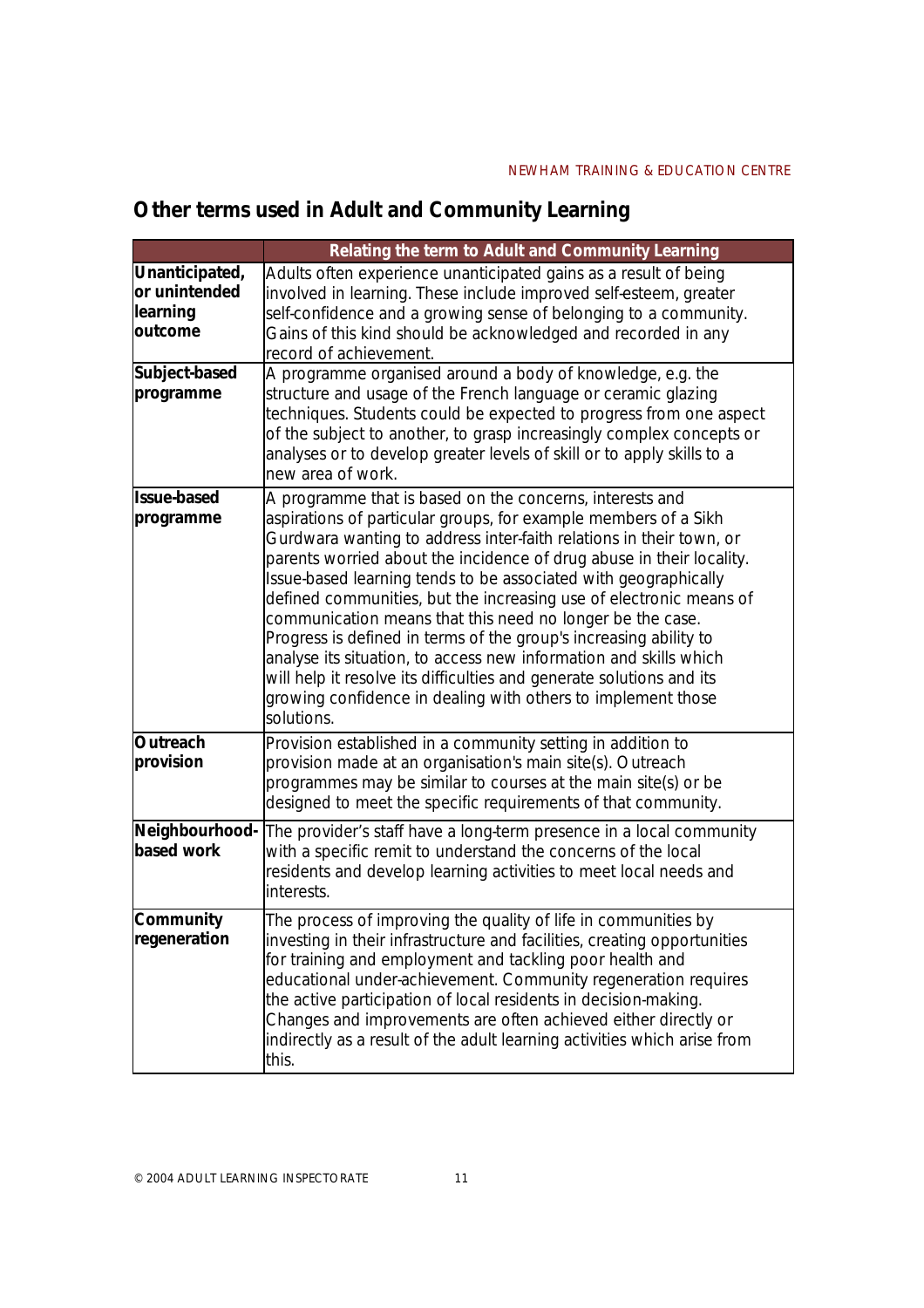|                                   | Relating the term to Adult and Community Learning                                                                                                                                                                                                                                                                                                                                             |
|-----------------------------------|-----------------------------------------------------------------------------------------------------------------------------------------------------------------------------------------------------------------------------------------------------------------------------------------------------------------------------------------------------------------------------------------------|
| Community<br>capacity<br>building | The process of enabling local people to develop the knowledge,<br>skills and confidence to take advantage of opportunities for<br>employment, training and further education and to become<br>selfmanaging, sustainable communities.                                                                                                                                                          |
| <b>Active</b><br>citizenship      | The process whereby people recognise the power they have to<br>improve the quality of life for others and make a conscious effort to<br>do so: the process whereby people recognise the power of<br>organisations and institutions to act in the interests of the common<br>good and exercise their influence to ensure that they do so. Adult<br>learning contributes to active citizenship. |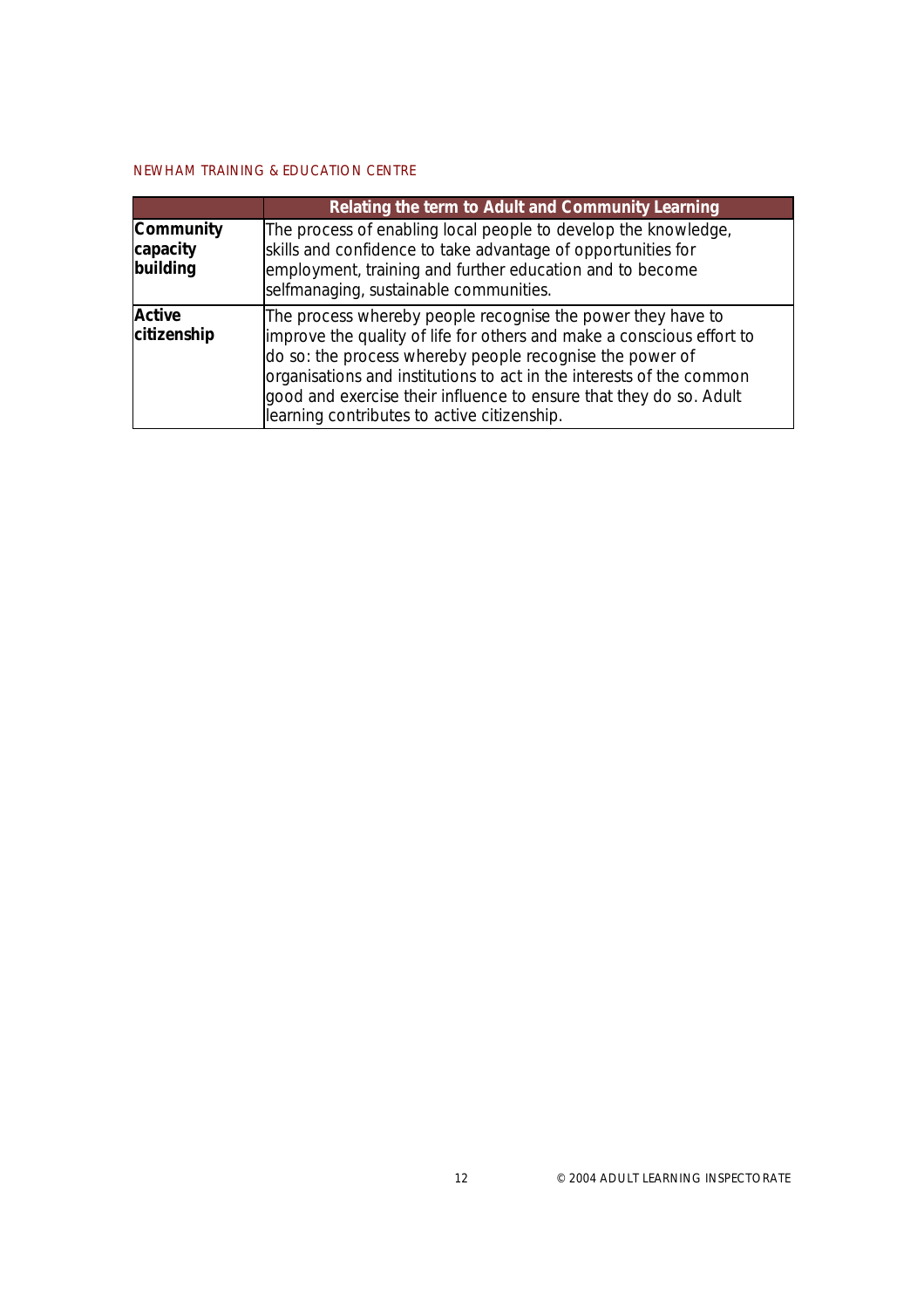## **DETAILED INSPECTION FINDINGS**

## LEADERSHIP AND MANAGEMENT **CONSERVERSHIP AND MANAGEMENT**

*The following strengths and weaknesses were identified during this inspection:*

## **Strengths**

- clear strategic direction
- good staff development
- effective internal communications
- ! strong management commitment to equality of opportunity
- effective practices to promote social inclusion
- ! effective use of self-assessment to bring about continuous improvement

## **Weaknesses**

• insufficient collection, analysis and use of data to use as a basis for management decision-making

29. NEWTEC has a clear strategic direction, a strength identified in its self-assessment report. There is a three-year strategic plan, which clearly details NEWTEC's mission, and its strategic aims and values. Effective links are made to ensure that widening participation and engaging new learners remains a high priority. The plan is disseminated to all staff and is also displayed on notice boards in NEWTEC's premises. Detailed business and operational plans expand on the strategic aims and provide comprehensive objectives. The success criteria and target dates for the successful completion of each aim are stated clearly. Useful commentary is provided to aid good understanding of how and when the action will be achieved. Members of the board of governors contribute effectively to the strategic plan. All staff demonstrate a good understanding of the organisation's aims and values.

30. Staff development is good, as identified in the self-assessment report. Staff receive an annual appraisal and a six-monthly review. Their individual training needs are identified and monitored and contribute to an overall learning plan. New staff have a sixmonth probationary period during which they are closely monitored and receive regular reviews to assess their progress and development needs. Training needs are directly linked to organisational objectives. NEWTEC encourages and supports staff development. Managers allocate time off to attend external courses and, when appropriate, provide mentoring support to develop new roles and responsibilities. The impact and application of all staff training is thoroughly evaluated. The knowledge gained or good practice shared is fully exploited by being passed on to other members of staff. Part-time staff are paid to attend meetings and in-house training. Some staff have successfully moved from being learners at NEWTEC to becoming members of staff.

31. Internal communications are good. NEWTEC has an open and consultative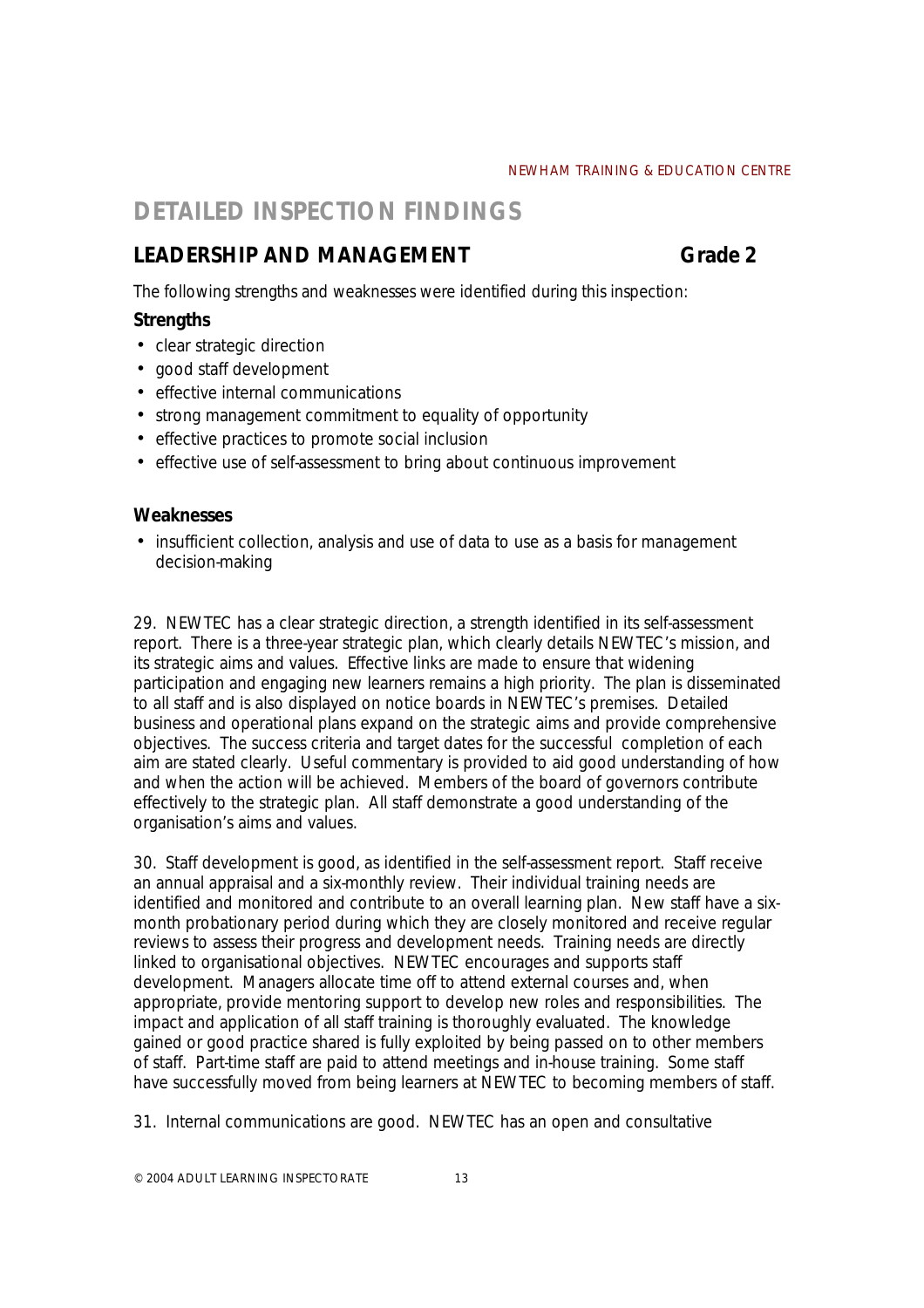management style. The chief executive and executive team meet the board of governors regularly. Plans and policies are disseminated both on paper and through NEWTEC's intranet, and staff are also made aware of new developments through a monthly briefing from the chief executive. All staff are encouraged to attend the briefings, and the timings are varied to permit this. The briefings are also used as an opportunity for staff to raise issues with the senior management. There are frequent communications both within and across departments, and widespread inter-departmental consultation. Two days are allocated each year for all staff to work together. Communication with learners is good. Some computing learners can access the provider's interactive website from outside the centre. Learners also raise problems through their class representatives at regular learners' meetings.

32. Governance is satisfactory. The board consists of six governors, who approve new initiatives and plans proposed by the executive team. In addition, governors provide support and advice from their own professional fields on issues such as staff development, finance and contract law. They also actively identify, pursue and support opportunities for the provider to network with other organisations.

33. The management of learners' literacy, numeracy and language needs is satisfactory. There is a comprehensive strategy, and the development plan is being implemented. Actions outlined in the strategy are beginning to make an impact on the provision of literacy and numeracy support, particularly for learners on health and social care programmes. Language support is available within NEWTEC, but learners may be referred to external agencies or a translation service may be used. Additional support for learners with a hearing impairment is provided through partnership arrangements with an Asian deaf women's support group.

34. The management of resources is generally satisfactory. Some shortages have been identified within areas of learning, such as access to computers and materials for demonstration purposes, but in most cases these shortages have been recognised by NEWTEC and plans are in place to remedy them.

35. There is insufficient collection, analysis and use of data to use as a basis for management decision-making. NEWTEC produces routine reports that concentrate on contract compliance. Other reports, including data on retention and achievement, can be produced on demand, but are not collected systematically. There is no routine examination and analysis of trends over time, or monitoring of target achievements. Most management reports are collated manually. NEWTEC plans to develop its management information system, but has yet to do so.

## **Equality of opportunity** Contributory grade 2

36. NEWTEC's managers have a strong commitment to equality of opportunity. There is a clear strategy and ethos of improving social inclusion, widening participation and meeting the needs of the local community. NEWTEC has a wide range of policies and procedures that support equality of opportunity and diversity. The various policies, which include an equality and diversity strategy, are clearly written and regularly updated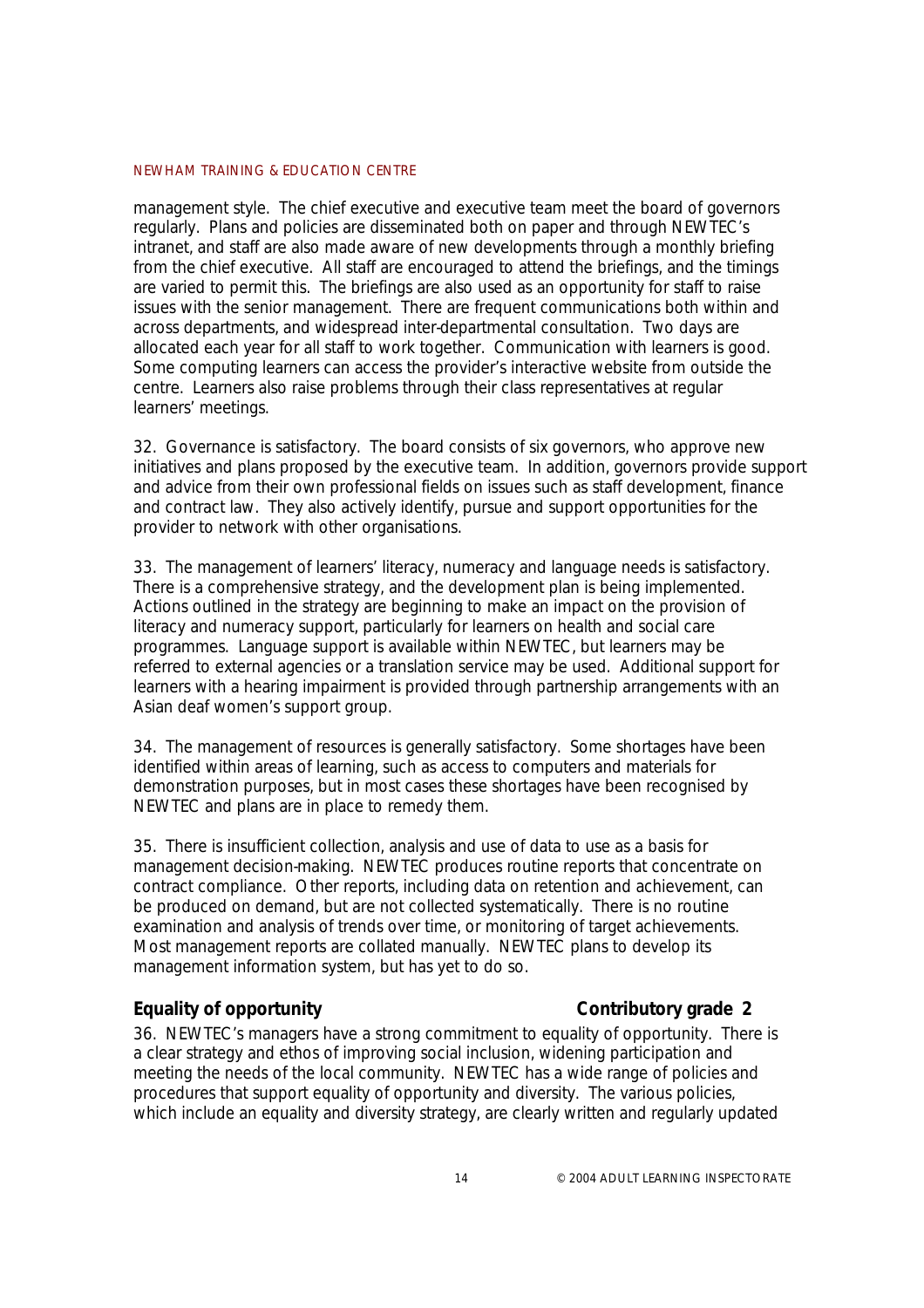to reflect current good practice and changes in legislation such as the Disability Discrimination Act 1995. The policies include good examples, such as how learners might identify bullying or harassment at work or at the training centre. NEWTEC has an established equality and diversity group which meets regularly. The group consists of a range of staff and has clear terms of reference. It considers changes in legislation, their possible effect on policy development and the impact on learners and staff. Staff are well supported through measures such as a work-life balance strategy and a home working policy.

37. NEWTEC uses effective practices to promote social inclusion. Staff receive regular updates from senior managers and outreach workers on the learners who may be joining programmes, and their specific needs. There are frequent staff development sessions on equality of opportunity topics, such as the Race Relations (Amendment) Act 2000. Specialist support is provided for learners with specific cultural differences. Outreach workers and staff speak a range of languages and make good use of their extensive network of contacts to develop new learning programmes. Outreach workers also brief staff about recent changes in the local population and pass on useful information that they gain from contact with partner organisations, such as the Newham Early Years Development and Childcare Partnership. Tutors are encouraged to share good practice, such as their experiences of dealing with vulnerable learners. Learners are referred to a charity that provide business clothes to learners who are attending job interviews if they are unable to afford their own. There is free childcare for learners attending outreach programmes. On other courses childcare is subsidised for most learners, but some of the learners in health and social care do not receive sufficient support to cover their childcare and transport costs. Most learners do not pay course fees, as fees are waived for learners on means-tested benefits. NEWTEC is successfully bringing members of minority groups into learning. For example, in 2002-03, 90 per cent of learners recruited were from minority ethnic groups and 12 per cent were registered disabled.

38. NEWTEC provides good resources for learners with particular needs. For example, there is specialised computer software for visually impaired learners. Access to NEWTEC's premises is generally good, although the staircase at the main centre is not marked to help visually impaired learners identify steps and handrails. Much of the course promotional activities are carried out face-to-face by staff who can speak range of languages, although written materials are only produced in English.

39. Staff use information from external sources in business-planning and to target new groups of learners who are moving into the Newham area. Information is also gathered through contact with other local agencies. Some of the staff represent NEWTEC on local groups and receive good information on changes in local demography. NEWTEC collects data on the diversity of its learners, but these are not used to target any identified under-representation, or monitor the performance of particular groups of learners.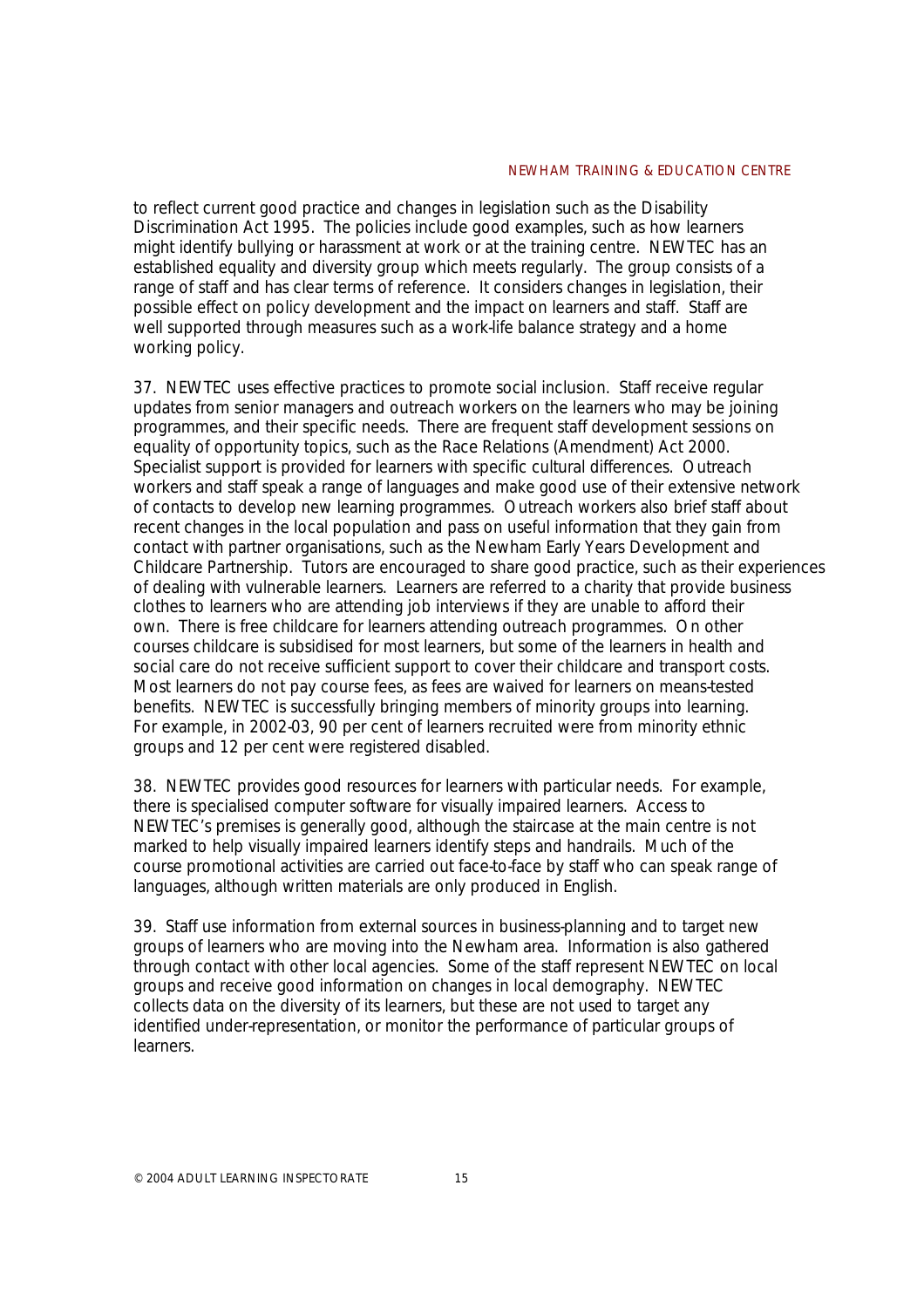## **Quality assurance Contributory grade 3**

40. NEWTEC uses self-assessment effectively to promote continuous improvement. This strength was partly identified in the self-assessment report. Self-assessment is firmly established in the organisation and all staff make active contributions to the process. Departments carry out their own self-assessments which contribute to the overall report. Staff review the draft document and provide further feedback before it is finalised. The development plan is very detailed. It deals clearly with the issues identified and includes comprehensive success criteria and sets appropriate and challenging target dates. The latest self-assessment report was produced in December 2003 and many of the completion dates are targeted for later this year. Weaknesses identified in earlier selfassessment reports have either been remedied or good progress is being made towards remedying them. For example, the report for 2001-02 identified insufficient differentiation in teaching and learning. A programme of staff training was completed in July 2003 and the success of the measures was evidenced both in the recent teaching observations, and also at inspection, by well-managed differentiation in the sessions observed.

41. Teaching staff are observed twice a year by trained observers, and judged using the criteria in the 'Common Inspection Framework'. They receive written feedback and give their own evaluation of the observation process. In addition, there is peer observation by invitation or request. The effectiveness of this process was evident in the sharing of good practice. Formative observations are not graded, and although grades are awarded for summative observations, the grade profiles are not used to measure improvements or identify trends in the quality of teaching and learning.

42. Learners' feedback is collected satisfactorily and contributes to the course reviews. Learners on all courses complete evaluation questionnaires after induction, at the midpoint, and at the end of the course. Course tutors use these evaluations and analyse attendance, achievement and other data to produce generally satisfactory review reports. Meetings of the learners' forum are used to obtain additional feedback. Actions taken in response to this feedback include lengthening one course from 12 to 16 weeks.

43. There is satisfactory standardisation of paperwork. The provider maintains the latest versions of its operational manuals and documents on its intranet so that staff accessing them automatically use the most up-to-date versions.

44. In some areas, the monitoring of processes and procedures is incomplete, and quality assurance measures have not fully identified some problems. These include insufficient recognition of learners' views in ICT, insufficient monitoring of health and social care practices for consistency, and incomplete implementation of management guidelines in foundation.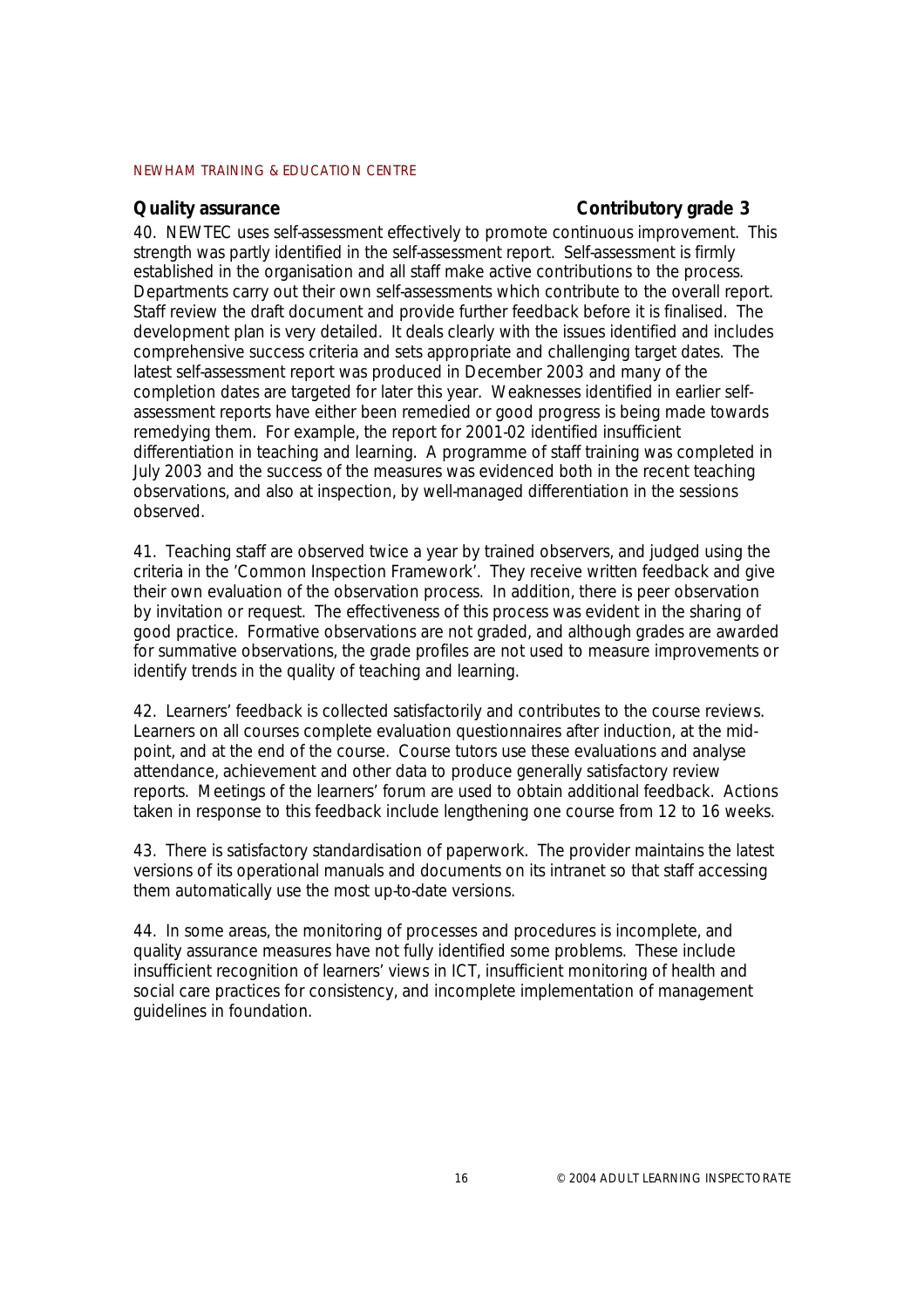# **AREAS OF LEARNING**

| Information & communications technology |                              | Grade 2                      |
|-----------------------------------------|------------------------------|------------------------------|
| <b>Programmes inspected</b>             | Number of<br><b>learners</b> | <b>Contributory</b><br>grade |
| Adult and community learning            | 75                           |                              |

*The following strengths and weaknesses were identified during this inspection:*

## **Strengths**

- high retention and achievement rates
- good teaching and support in lessons
- good learning resources

## **Weaknesses**

! insufficient information and advice for learners on introductory courses

## **Achievement and standards**

45. Retention and achievement rates are high, and this was recognised in the selfassessment report. In 2002-03, 78 per cent of learners on the examination-based IT programme, 81 per cent of those on the basic computer literacy programme and 90 per cent of those on the maintenance, installation and networking courses achieved their qualification. Learners make good progress towards their individual goals. Learners on beginner courses acquire good basic computing skills. They gain confidence and are proud of their achievements. Many make good use of their newly acquired skills. Learners on technical courses develop relevant skills for employment in computer maintenance and networking. Retention rates are good but this was not acknowledged in the self-assessment report. In 2002-03, over 77 per cent of learners completed their programmes. On some courses the retention rate is significantly higher, at up to 86 per cent. Attendance during inspection was satisfactory. Tutors demonstrate that they value punctuality.

## **Quality of education and training**

46. Teaching is good. Tutors develop particularly detailed schemes of work and lesson plans which clearly state the skills and knowledge to be gained during the class. This strength is acknowledged in the self-assessment report. Learners are always made fully aware of the learning they will experience in each lesson. Tutors offer good individual support and allow learners to work according to their individual learning style and ability. Many of the learners are new to learning or have returned to education after many years, and they value the teaching methods. Tutors have a good understanding of learners' abilities and deal effectively with their learning needs. In one good word-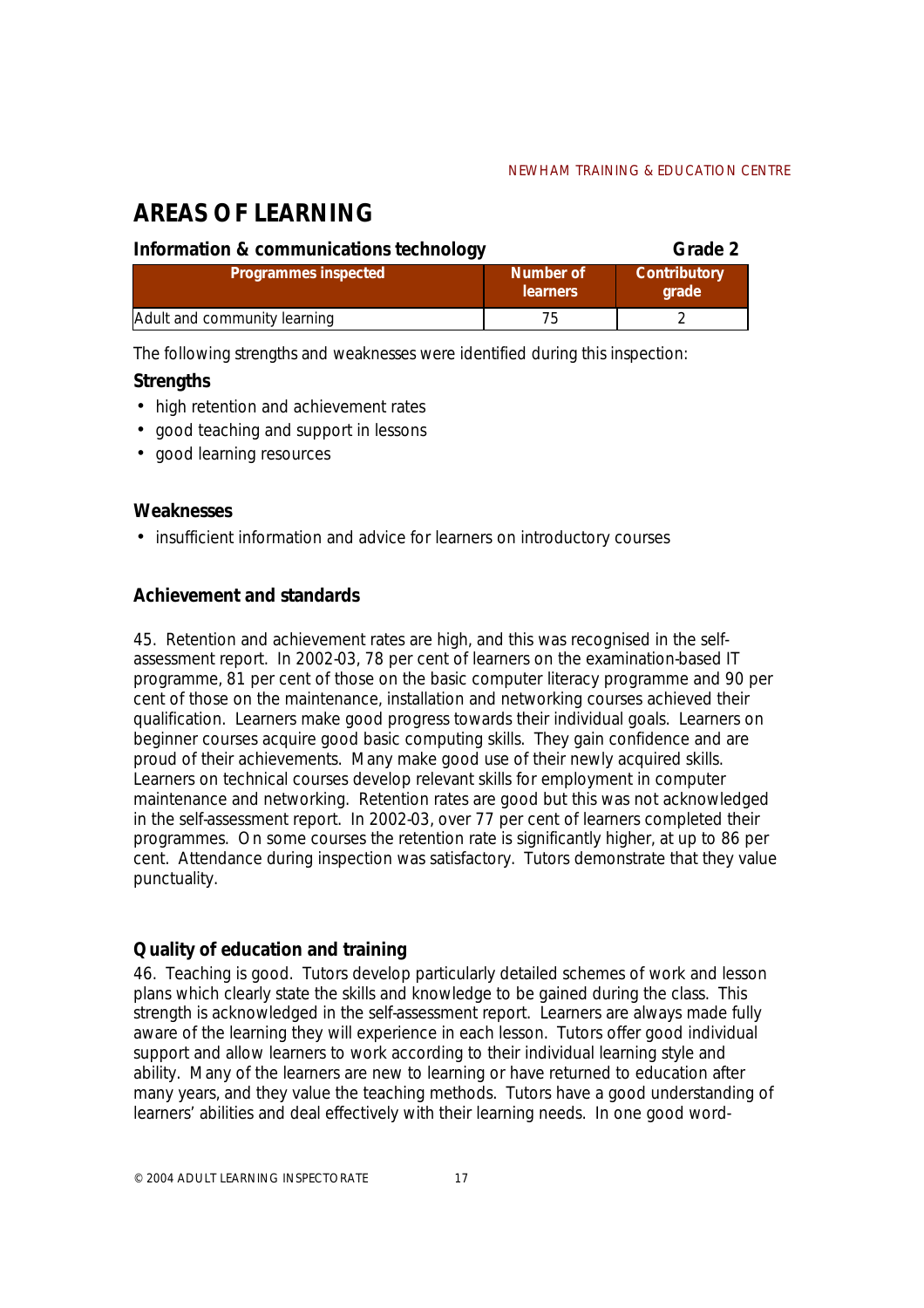processing lesson, entry level learners keyed in text of their own choice, used a good variety of editing skills and had a good understanding of their own progress.

47. There are many good learning resources. This strength was not identified in the selfassessment report. Learners use the good-quality professional handouts well. On several courses there are very good online learning materials which include presentations and assessment materials. NEWTEC has developed a comprehensive website for computer maintenance, installation and networking courses which is used in class as well as from home or work. There are many up-to-date computers giving sufficient access to all learners. Some computer rooms become too hot, and in others the computers are too close together leaving learners little space for their notes. All teaching staff have good specialist skills and expertise in IT. They have all achieved or are working towards a teaching qualification.

48. Assessment on all courses is satisfactory. All learners have their literacy, numeracy and IT skills diagnosed before they enrol, and the results are used to identify their support needs. Individual learning plans are used for all learners, and are designed around the needs of each course and learner. During classes, they are used with the learners to monitor and record progress, and they are also used effectively during tutorials. These processes are new on some courses and have yet to be fully established.

49. All learners receive a comprehensive induction and make use of their handbook. Computer rooms have clear displays about safe working practices. In some classes, the learners negotiate a contract of acceptable behaviour and this is displayed on the wall to reinforce their understanding of computer use. All learners have regular tutorials, which they value, at which their progress is discussed and appropriate targets set.

50. The provision of literacy, numeracy and language support for learners is satisfactory. Tutors make satisfactory use of information from initial assessments. In one class a reader supported a learner for whom English was an additional language. The tutor writes a brief report during each session detailing the additional support and provides a copy of this for the learner.

51. The centre offers programmes from entry level to level 4. The high-level courses give appropriate industry training in computer maintenance, installation and networking. At the time of inspection, the range of programmes at entry level and level 1 is very limited for example, there are no courses aimed at older learners or courses incorporating graphical applications or new media. Too many learners received insufficient information and advice when choosing their course. Although this was identified through course evaluations, it has not been fully discussed in course reviews or the self-assessment report. Additionally, some learners on introductory courses do not have a clear understanding of what further programmes are available.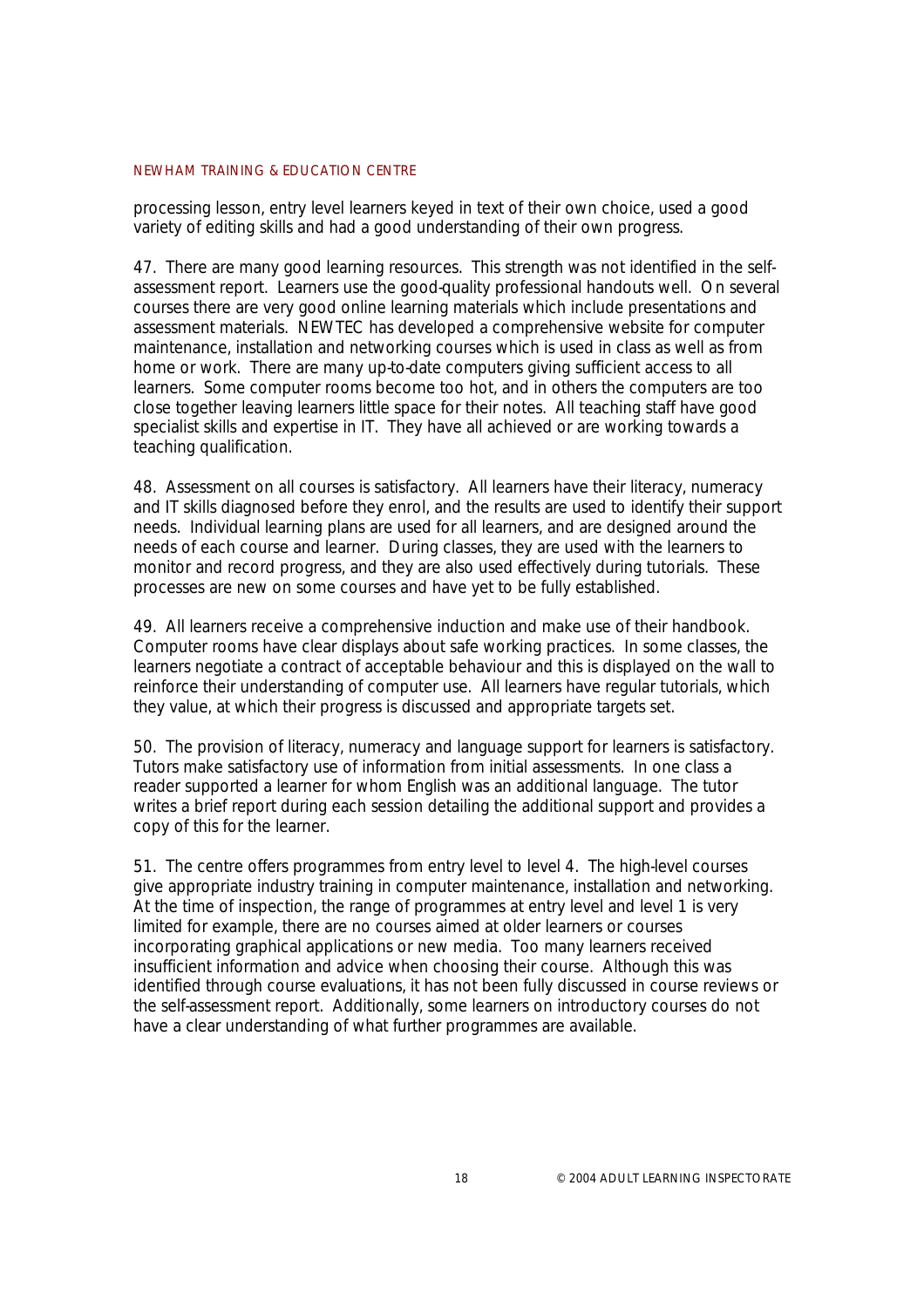## **Leadership and management**

52. The ICT staff have a satisfactory understanding of NEWTEC's strategic objectives. They benefit from opportunities to develop their teaching skills and maintain their professional expertise. An ICT development plan has been compiled and will be implemented over the next 18 months. However, there are few formal team and course meetings. Although there are good computer resources, managers have identified that some aspects of technical support have adversely affected the learners. This has yet to be dealt with fully.

53. Learners receive adequate information about equal opportunities when they join the programme. All tutors are aware of current legislation. In class, tutors provide good support for individual learners' needs. Special software is available for use by visually impaired learners.

54. Tutors are observed and receive feedback to help them improve. Course tutors do not make sufficient use of feedback from learners. Course reviews are used satisfactorily as part of self-assessment, but are not always sufficiently evaluative and are not monitored closely enough.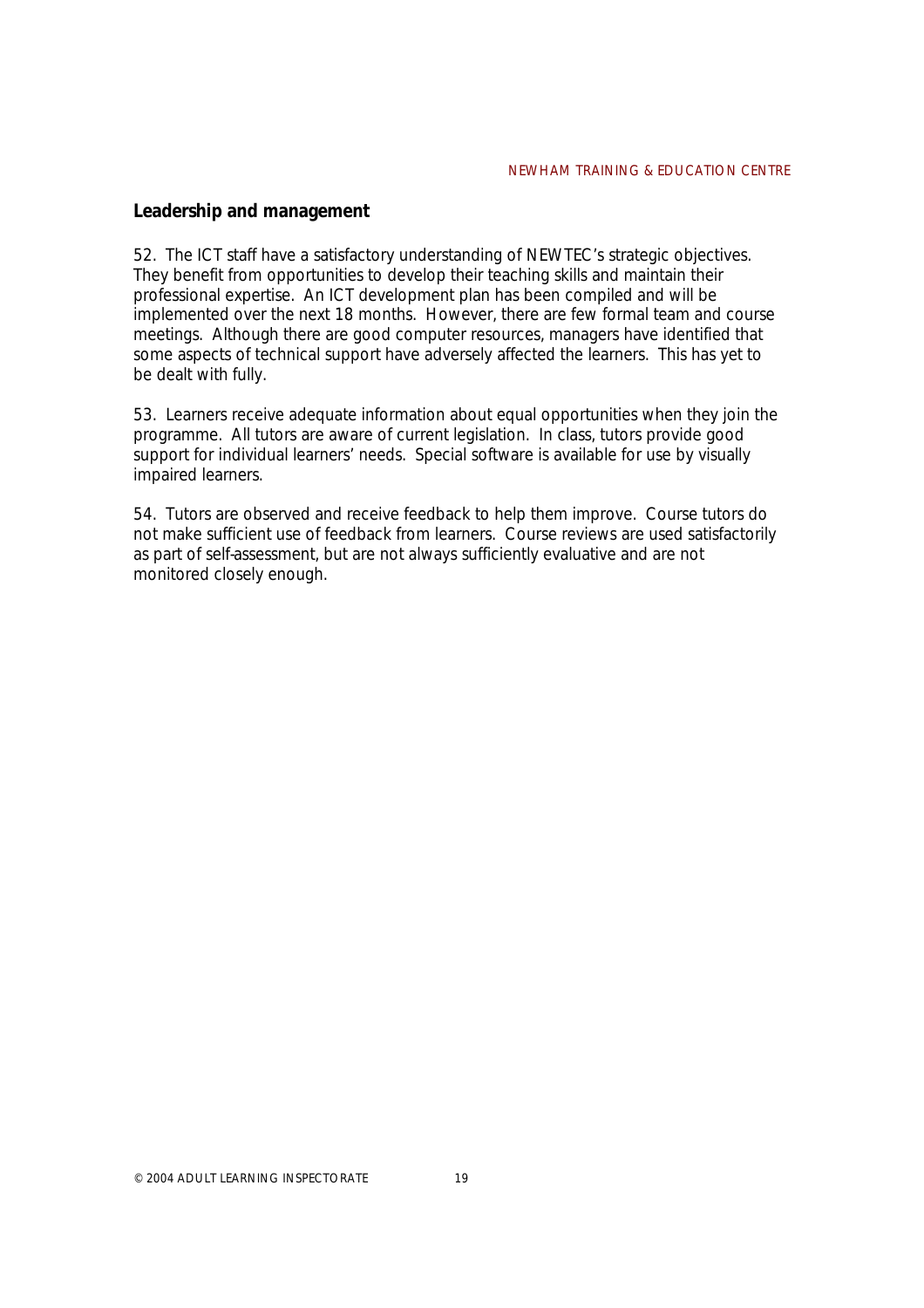| Health, social care & public services |                              | Grade 3                      |
|---------------------------------------|------------------------------|------------------------------|
| <b>Programmes inspected</b>           | Number of<br><b>learners</b> | <b>Contributory</b><br>grade |
| Adult and community learning          | 123                          |                              |

*The following strengths and weaknesses were identified during this inspection:*

## **Strengths**

- good teaching and learning
- ! good identification of learners' literacy, numeracy and language support needs
- good staff support for individual learners

## **Weaknesses**

- insufficient learning materials
- ! inadequate co-ordination of, and communication with, work-placement providers
- insufficient monitoring of procedures and processes

## **Achievement and standards**

55. Retention and achievement rates on early years care and education and childminding programmes are satisfactory. In 2002-03, the overall retention rate for the four early years care and education and childminding programmes was 89 per cent. In 2003-04, retention rates have fallen, and almost half the foundation childcare learners have already left the programme. In 2002-03, 67 per cent of learners who completed their programme achieved their learning goal, which is satisfactory. Most learners develop appropriate knowledge and skills for working in early years care and education and childminding, and improve their confidence. Those learners who have literacy and language support needs make good progress in these areas. Some learners progress to more advanced courses. Of the learners who completed courses in 2002-03, 24 per cent entered jobs or self-employment.

## **Quality of education and training**

56. There is good teaching and learning. This strength was identified in the selfassessment report. Schemes of work and lesson plans are detailed and include differentiation for individual learners. A good range of teaching methods is used. Tutors make good use of open questioning and informal assessment. They define clear, achievable and challenging aims and objectives for learners, and use their own experiences to make sessions interesting. Learners are encouraged and stimulated to reflect on their own developing practice. Tutors manage the diverse groups of learners well. They maintain a good pace while ensuring that individual needs are met. Individual learners receive good support with language and literacy in all lessons. Tutors obtain good feedback from learners, and encourage and motivate them during group work and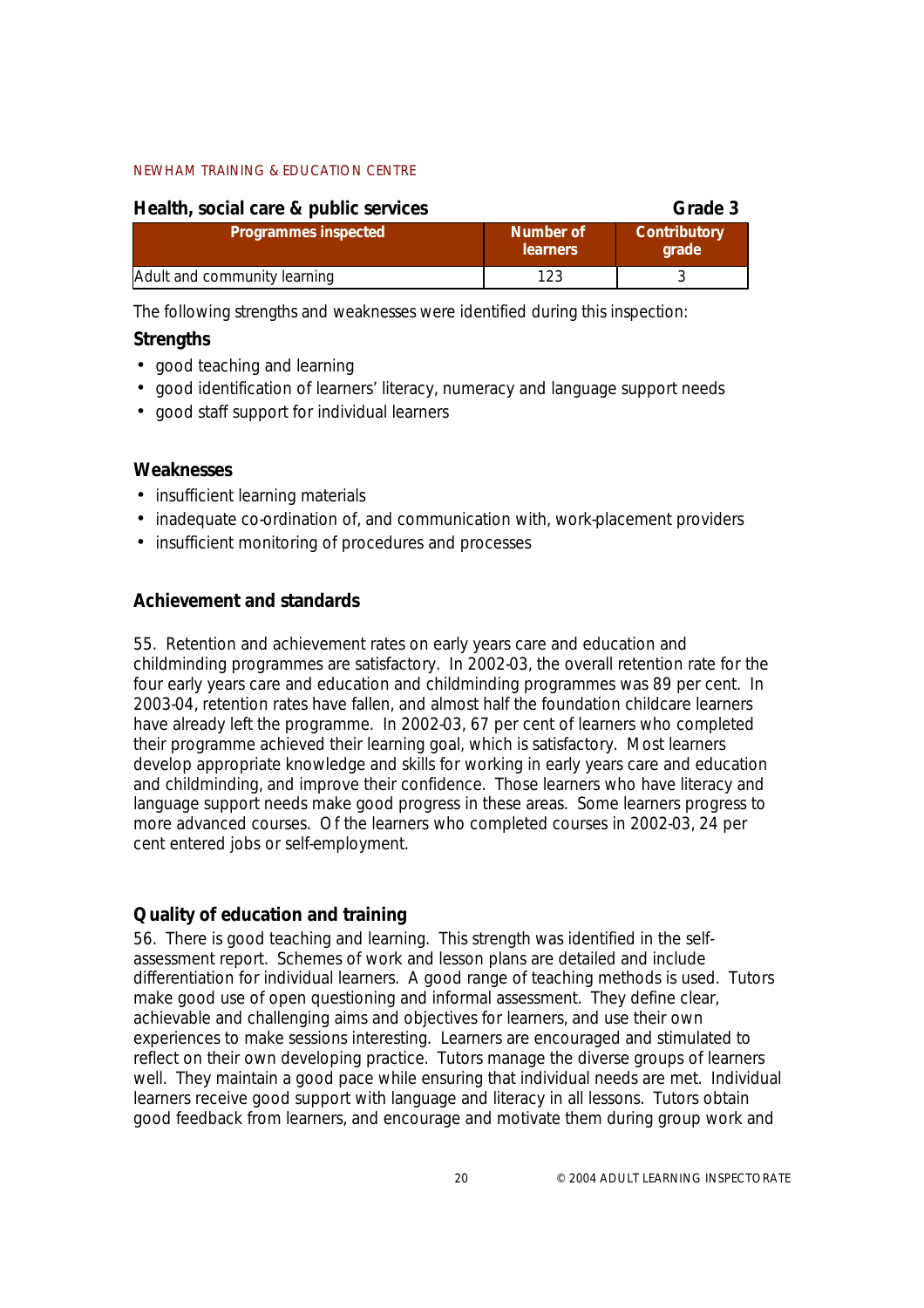other activities. Learning from previous sessions is effectively linked by thorough recapping of subjects and topics.

57. There is good identification of, and good support for, learners' literacy, numeracy and language needs. Learners complete a comprehensive initial assessment and diagnostic test, the results of which are recorded on their individual learning plans. Learners have a good awareness of the additional support available. The effective support enables learners to build their confidence and progress. One of the programmes is supported particularly well. A subject specialist and a basic skills tutor work together to help the learners, who all have literacy and language support needs. Detailed session plans are used to map the core curriculum to the requirements for the qualification. Handouts and activities are designed to include all learners. For example, scenarios are written to match the preferred learning styles of the group, to help them to complete the activity successfully. All tutors have received additional training in dyslexia support. Learners referred for additional support attend an informal meeting with the support tutor before further assessment is completed to tailor flexible support.

58. Individual learners receive good support from staff, such as extra time and individual sessions. Staff offer additional guidance and are flexible to support learners' varying needs. Tutors effectively enthuse and encourage learners. Learners are given the mobile telephone numbers of staff and encouraged to use e-mail to contact staff outside teaching sessions. Learners are helped to complete application forms and curriculum vitae. Their personal problems are dealt with sensitively. However, many learners in receipt of benefits are only reimbursed approximately half their travel costs. Learners who use their own vehicles receive no help with transport costs. Although there is support for childcare, the arrangements are not always flexible enough. Induction procedures are satisfactory, and learners benefit from the information and guidance they receive.

59. Assessment is satisfactory, and the procedures for planning and recording observations of learners are sound. Assessors have a good knowledge of individual learners' needs. There is an appropriate range of programmes at different levels which meet the needs of learners. Curriculum plans indicate that courses are provided to meet local needs and initiatives as well as national targets.

60. There are insufficient learning materials. Learners are encouraged to purchase their own books but there are not always enough books available in learning sessions. Tutors often provide their own resources for lessons. There is basic stationery, such as paper, coloured pencils and paints, but there are too few resources for practical demonstrations. There is insufficient access to professional journals outside the taught sessions. The new accommodation and training facility offers a good teaching environment, but computer access is only currently available at the main site.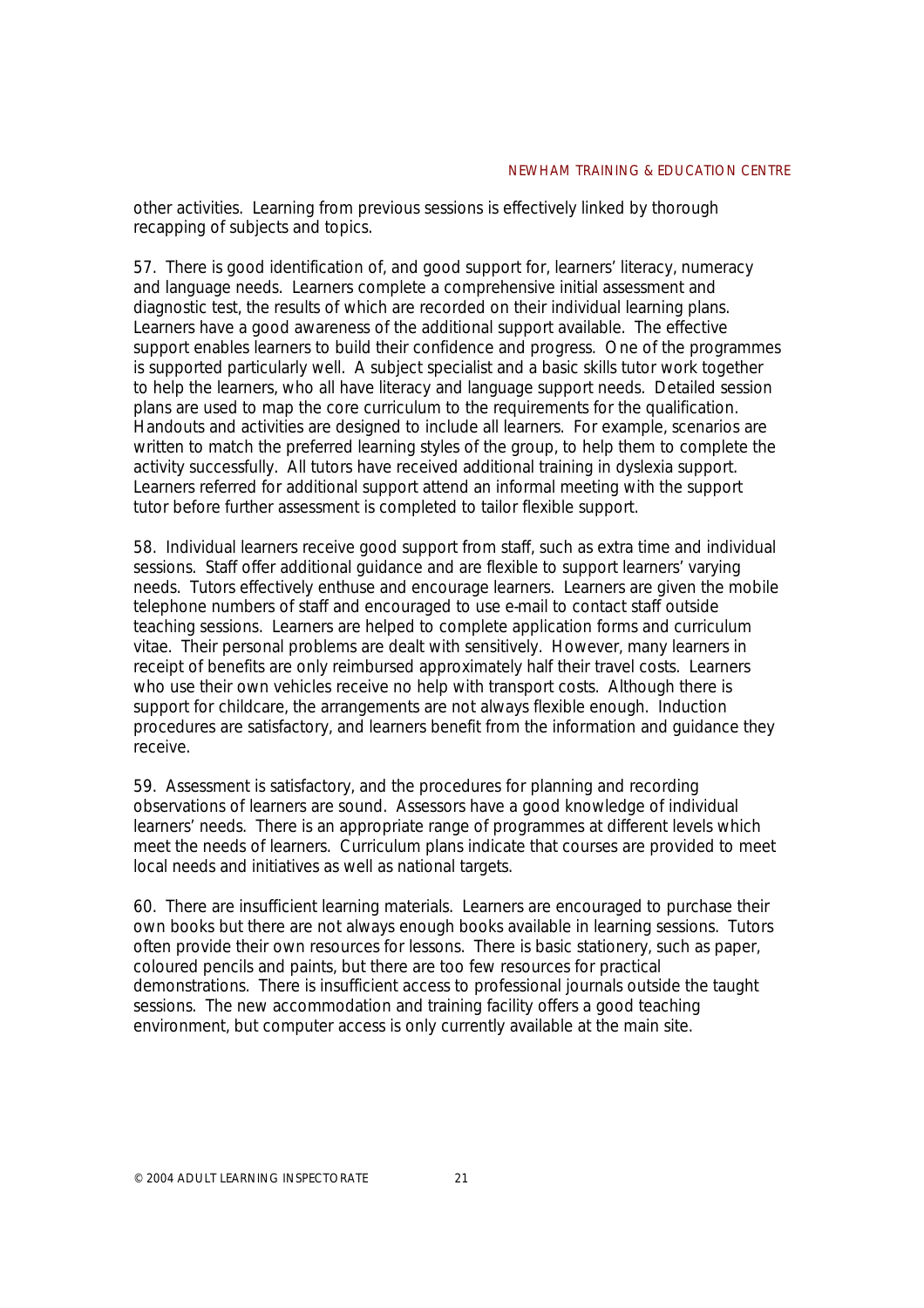## **Leadership and management**

61. Most aspects of curriculum management at the training centre are satisfactory, but co-ordination of, and communication with, work-placement providers is inadequate. Some learners start work placements too late in their programme. There is insufficient planning of work placements for learners on the foundation award in caring for children. Work-placement providers receive outline information such as course details and contact information, but are not informed in enough detail of how work experience relates to teaching sessions or assessment requirements. Too much responsibility is left with the learner to communicate their needs to the work-placement provider. There is insufficient contact with workplace supervisors, and few records are kept of visits to work placements. Supervisors are not included in the progress review process. Work placements are not always checked to ensure their suitability. Some supervisors are not sure what to do if they identify a problem with a learner. Work-placement co-ordination has been recognised by the provider as an area for development for the early years care and education programmes.

62. There is insufficient monitoring of procedures and processes. This weakness was not identified in the self-assessment report. Standard documents have been introduced, including individual learning plans, forms for progress reviews and tutorials, assessment records and work-placement monitoring forms. However, the paperwork is not always completed, or the processes monitored. NEWTEC has recognised that many of the procedures and processes are completed informally. Team meetings are held, but joint marking and standardisation of assignment work is not well established for all courses. In some cases, learners receive too much guidance and support in the completion of assignments. Internal moderation has been delayed by staff shortages, although the provider has recently identified this and begun to deal with it. Internal verification procedures for the recently introduced NVQs have been outlined but it is too early to judge their effectiveness.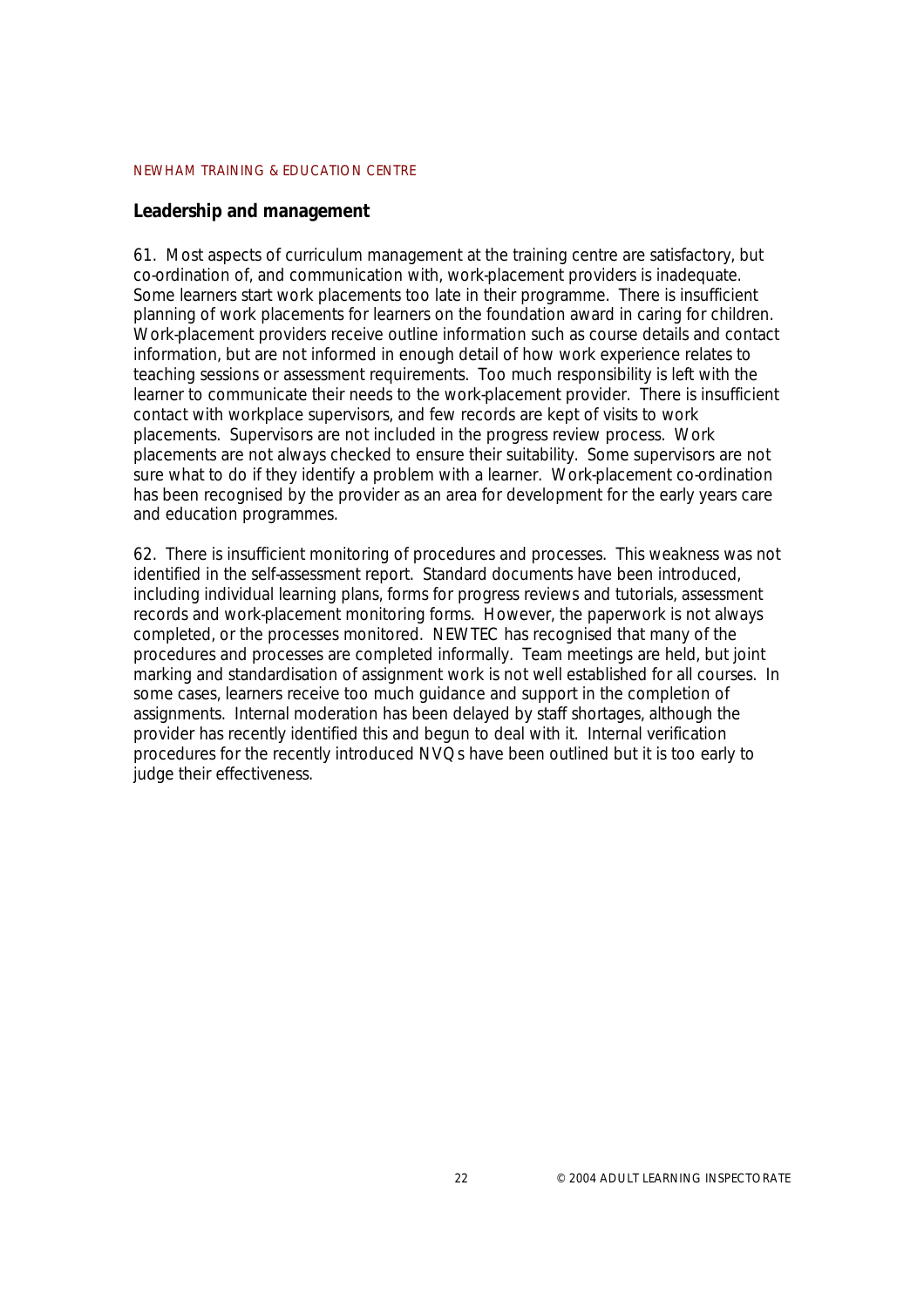| <b>Foundation programmes</b> |                              | Grade 2                      |
|------------------------------|------------------------------|------------------------------|
| <b>Programmes inspected</b>  | Number of<br><b>learners</b> | <b>Contributory</b><br>grade |
| Adult and community learning | 42                           |                              |

*The following strengths and weaknesses were identified during this inspection:*

## **Strengths**

- ! good retention and achievement rates
- good teaching and learning
- ! well-designed programmes to meet the needs of learners

## **Weaknesses**

• late introduction of individual learning plans for some learners

## **Achievement and standards**

63. The retention and achievement rates are good. In 2002-03, 90 per cent of learners on foundation courses were retained. This year, retention rates remain high at over 90 per cent. Of the learners who started in 2002-03, 87 per cent successfully completed their course and achieved the targets set in their individual learning plan. Learners develop good skills and improve their reading, writing, listening, speaking and numeracy skills. They also gain the confidence to use these skills in everyday situations. Additionally, learners successfully acquire skills that improve their employability. In 2002- 03, just under half the learners achieved externally accredited certificates and 26 successfully gained permanent employment.

## **Quality of education and training**

64. There is good teaching and learning. This strength was identified in the selfassessment report. Tutors prepare well for lessons, producing detailed lesson plans and comprehensive schemes of work. The lesson plans contain clear information on how they will provide differentiated teaching, and tutors follow them successfully. Aims and objectives for all sessions are clearly communicated and are used well to review the sessions at the end. Learning materials are good and tutors are skilled at using different teaching methods to help learners with a wide variety of literacy and numeracy needs and learning styles. Good links are made between new topics and previous learning. Tutors use homework well, marking it and discussing it before the start of sessions and during breaks. Group work activities are used well, and enable learners to support each other. During activity sessions, additional support is provided according to individual learners' identified needs.

65. Programmes are designed well to meet the needs of learners. Course materials, lesson plans and individual learning plans are appropriately cross-referenced to the adult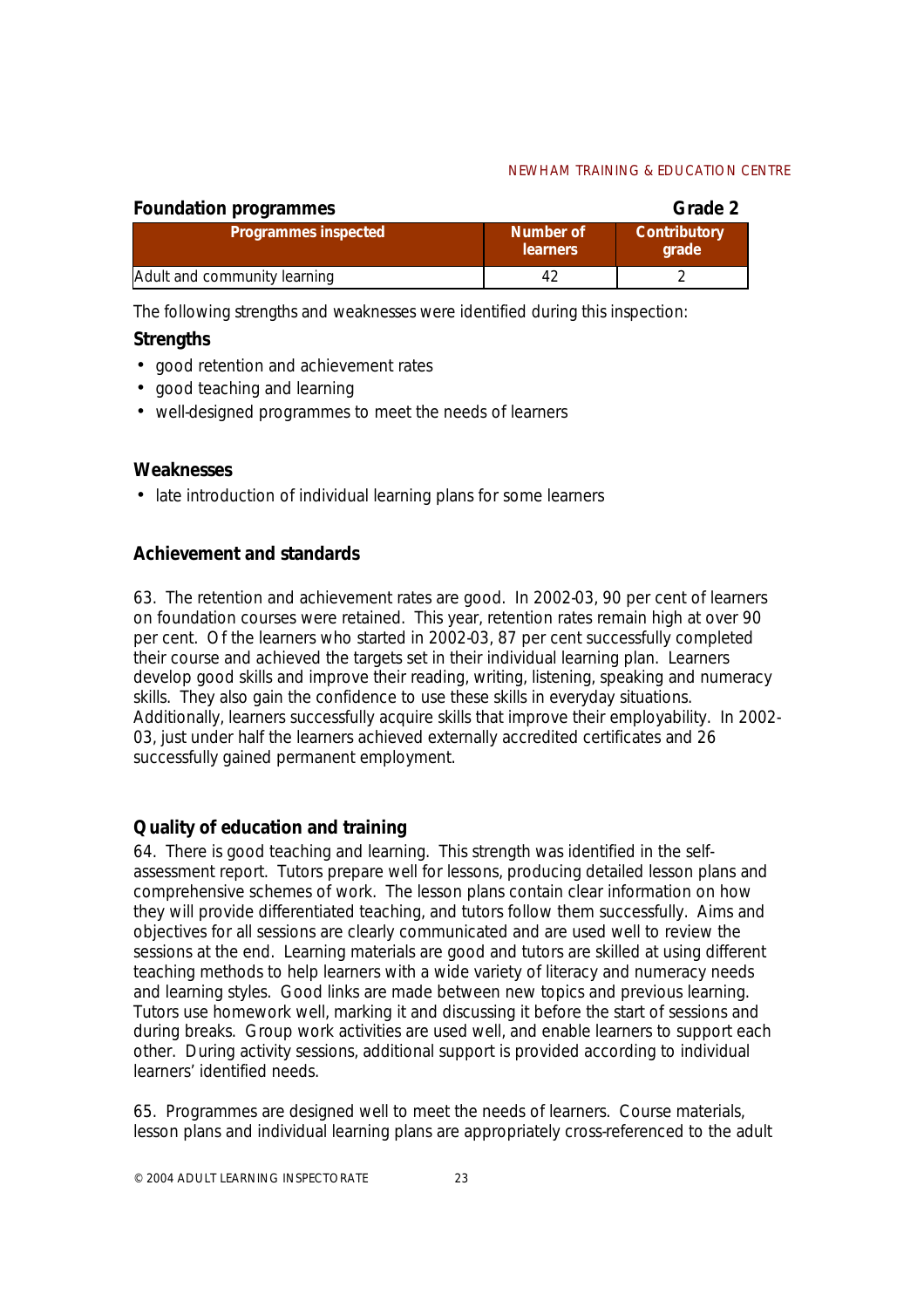literacy and numeracy core curriculum. All courses are well structured. Following a diagnostic assessment, effective additional learning support is provided for those who need it. Other aspects of assessment are satisfactory. As identified in the self-assessment report, employability programmes are researched well to identify the skills needed by employers and learners. NEWTEC has good relationships with good local employers. The employers have confidence in learners referred by NEWTEC; they provide stimulating work environments which learners use to develop and practise skills. Courses are adapted to provide the skills required by specific employers. Mock interviews take place and learners are guided in producing an accurate curriculum vitae. Learners are shown how to deal with customers, and they learn leadership skills. There is an established work-placement programme, and after a successful placement, learners are often offered a short-term contract with an employer, which sometimes leads to a permanent job.

66. Resources are satisfactory. Staff are suitably qualified and experienced. One tutor has had additional training in Access for All. All staff have received relevant training in helping learners with dyslexia. The basic and key skills area leader has attended training in the management of basic skills. Teaching staff have participated in core curriculum training. However, no tutors are currently studying for the level 4 subject specialist qualifications. The accommodation is adequate, but some rooms have poor ventilation or heating. Computers are not yet available to all learners. The provider has just relocated some of its provision to the new ELCI centre and has identified the need to improve the range and quality of learning resources available.

67. Tutors provide appropriate advice and guidance to learners, and NEWTEC is further developing this service. Staff work hard to help learners stay on their courses when personal problems arise that might hinder learning. Learners contact tutors out of session time to gain additional support. Tutorial sessions are used to assist learners and update individual learning plans. If learners do not find employment by the end of the course, they are given four more weeks of jobsearch, and then further support is provided for up to a year. Learners who need suitable clothes for interviews are referred to a charity which specialises in providing business dress. Language support is available and signed interpreting is arranged for learners with hearing impairments. Materials are adapted for learners with visual impairment. Learners with dyslexia are given handouts on suitably coloured paper.

## **Leadership and management**

68. Managers have not yet established a system to ensure that NEWTEC's policy on individual learning plans is implemented consistently at the start of each course. This was partly identified in the self-assessment report. There are clear procedures for initial assessment, diagnostic testing and the development of individual learning plans. However, some learners do not yet have individual learning plans.

69. Other aspects of curriculum management are satisfactory. Team leaders communicate effectively with staff, both formally and informally. Staff are supervised and receive regular appraisals. There are effective arrangements for the observation of